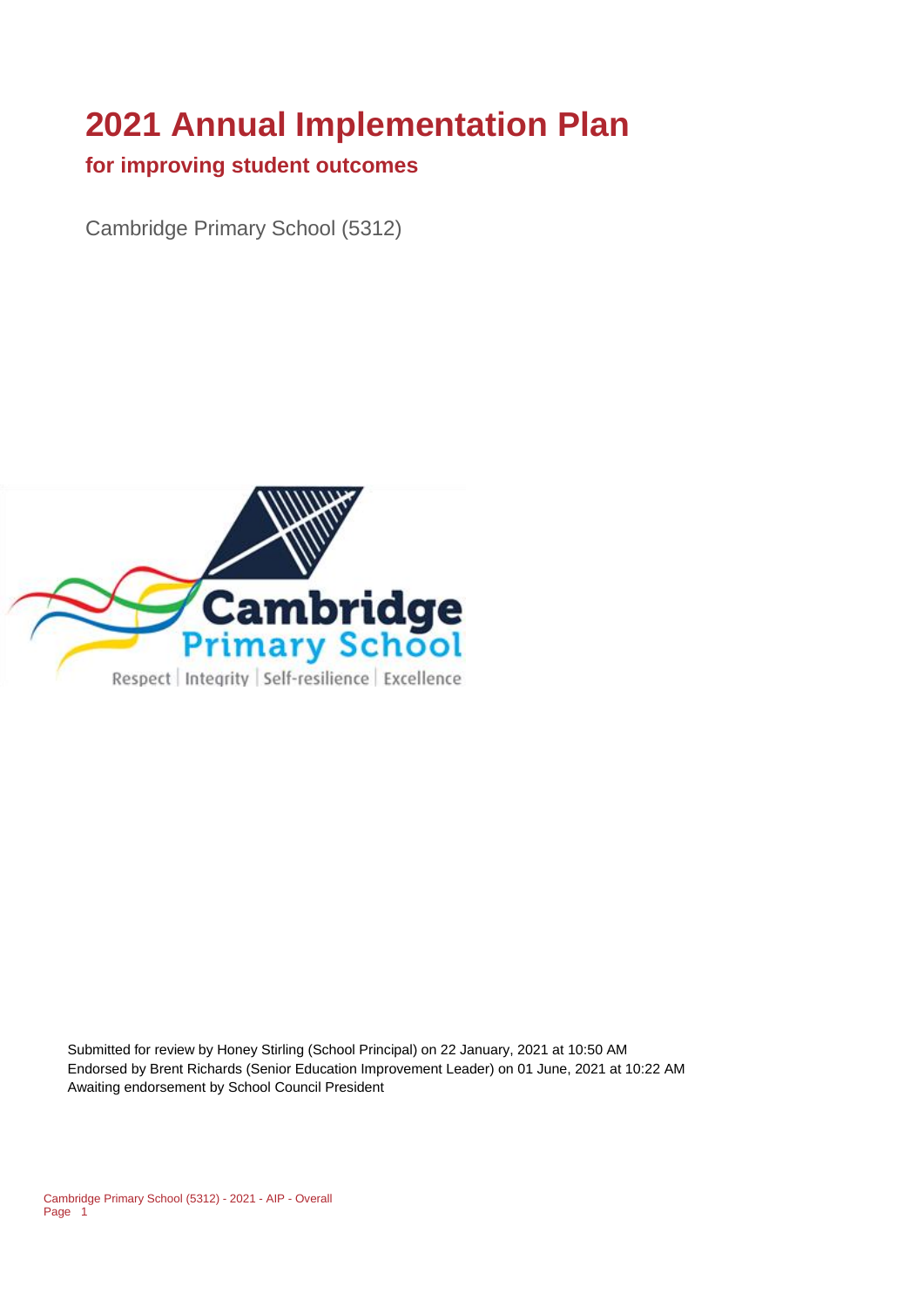# **Self-evaluation Summary - 2021**

|  |                                       | <b>FISO Improvement Model Dimensions</b><br>The 6 High-impact Improvement Initiatives are highlighted below in red. |                                                | <b>Self-evaluation Level</b>      |
|--|---------------------------------------|---------------------------------------------------------------------------------------------------------------------|------------------------------------------------|-----------------------------------|
|  | 모 크.                                  |                                                                                                                     | Building practice excellence                   | Evolving moving towards Embedding |
|  | ă<br>lence                            |                                                                                                                     | Curriculum planning and assessment             | Embedding                         |
|  | Excellence<br>teaching ar<br>learning |                                                                                                                     | Evidence-based high-impact teaching strategies | Evolving                          |
|  |                                       |                                                                                                                     | Evaluating impact on learning                  | Evolving                          |

|                            | Building leadership teams           | Evolving                          |
|----------------------------|-------------------------------------|-----------------------------------|
|                            | Instructional and shared leadership | Embedding                         |
| Professional<br>leadership | Strategic resource management       | Embedding                         |
|                            | Vision, values and culture          | Evolving moving towards Embedding |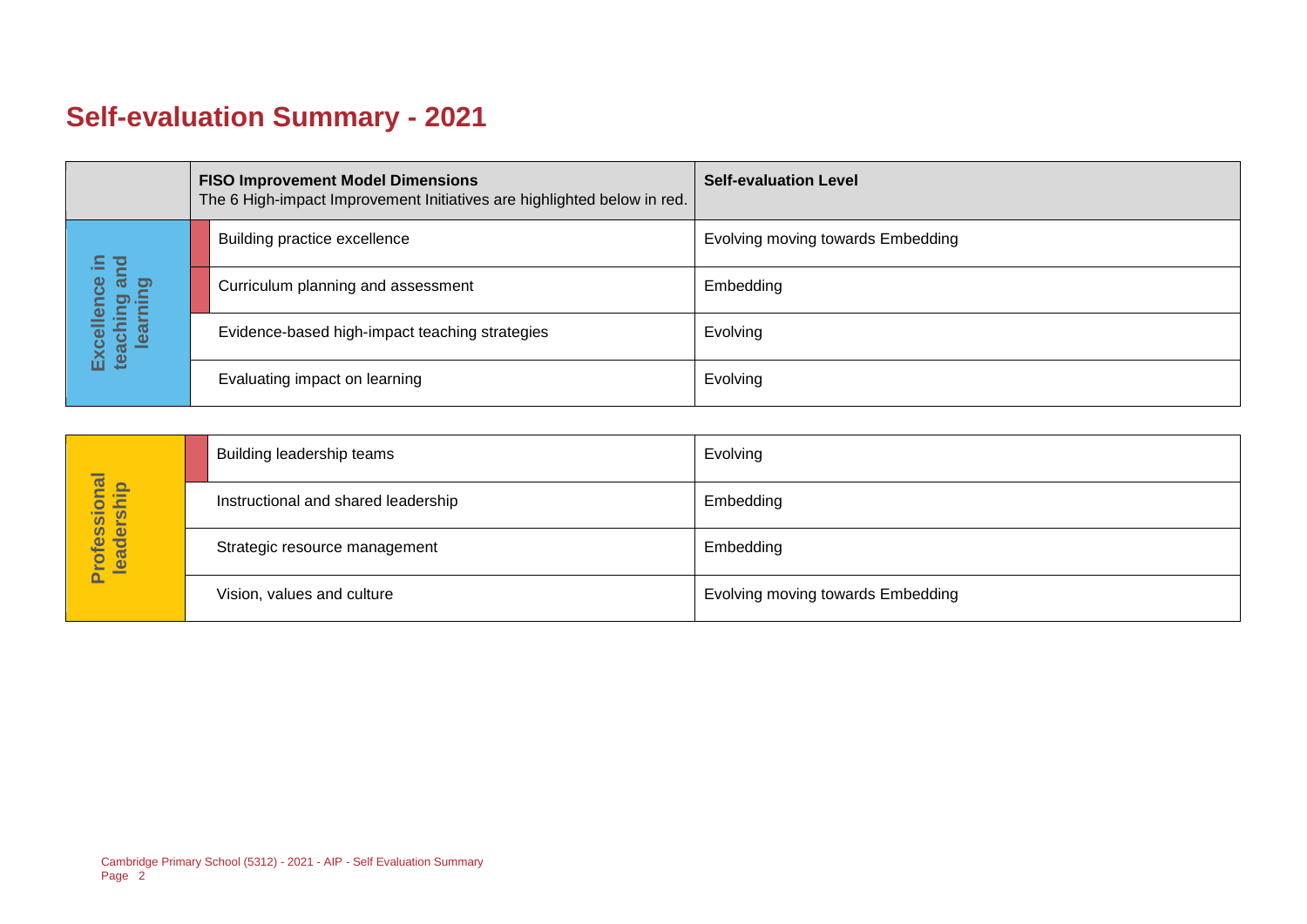|                                     | Empowering students and building school pride | <b>Evolving moving towards Embedding</b> |
|-------------------------------------|-----------------------------------------------|------------------------------------------|
| imate<br>pring<br>=<br>ပ            | Setting expectations and promoting inclusion  | <b>Evolving moving towards Embedding</b> |
| lear<br>$\bullet$<br>Positiv<br>tor | Health and wellbeing                          | Evolving                                 |
|                                     | Intellectual engagement and self-awareness    | Evolving                                 |

| $\Xi$                                                        | <b>Building communities</b>                  | Embedding                               |
|--------------------------------------------------------------|----------------------------------------------|-----------------------------------------|
| <u>ත</u><br>$\omega$<br>œ                                    | Global citizenship                           | <b>Emerging moving towards Evolving</b> |
| ត<br><b>LO</b><br>o)]<br>$\phi$<br>$\overline{\omega}$<br>ပိ | Networks with schools, services and agencies | Evolving                                |
| eng                                                          | Parents and carers as partners               | Evolving                                |

|                                  | Empowering students and building school pride                          |                                                                                                                                                                                                                                                                                                                                                      | EVOIVING MOVING towards Embedding                                                                                                                                                                                                                                                                                                                                                                                                                                                                                                                                                                                                               |
|----------------------------------|------------------------------------------------------------------------|------------------------------------------------------------------------------------------------------------------------------------------------------------------------------------------------------------------------------------------------------------------------------------------------------------------------------------------------------|-------------------------------------------------------------------------------------------------------------------------------------------------------------------------------------------------------------------------------------------------------------------------------------------------------------------------------------------------------------------------------------------------------------------------------------------------------------------------------------------------------------------------------------------------------------------------------------------------------------------------------------------------|
| Positive climate<br>for learning | Setting expectations and promoting inclusion                           |                                                                                                                                                                                                                                                                                                                                                      | Evolving moving towards Embedding                                                                                                                                                                                                                                                                                                                                                                                                                                                                                                                                                                                                               |
|                                  | Health and wellbeing                                                   |                                                                                                                                                                                                                                                                                                                                                      | Evolving                                                                                                                                                                                                                                                                                                                                                                                                                                                                                                                                                                                                                                        |
|                                  | Intellectual engagement and self-awareness                             |                                                                                                                                                                                                                                                                                                                                                      | Evolving                                                                                                                                                                                                                                                                                                                                                                                                                                                                                                                                                                                                                                        |
|                                  |                                                                        |                                                                                                                                                                                                                                                                                                                                                      |                                                                                                                                                                                                                                                                                                                                                                                                                                                                                                                                                                                                                                                 |
|                                  | <b>Building communities</b>                                            |                                                                                                                                                                                                                                                                                                                                                      | Embedding                                                                                                                                                                                                                                                                                                                                                                                                                                                                                                                                                                                                                                       |
| learning                         | Global citizenship                                                     |                                                                                                                                                                                                                                                                                                                                                      | <b>Emerging moving towards Evolving</b>                                                                                                                                                                                                                                                                                                                                                                                                                                                                                                                                                                                                         |
| engagement in<br>Community       | Networks with schools, services and agencies                           |                                                                                                                                                                                                                                                                                                                                                      | Evolving                                                                                                                                                                                                                                                                                                                                                                                                                                                                                                                                                                                                                                        |
|                                  | Parents and carers as partners                                         |                                                                                                                                                                                                                                                                                                                                                      | Evolving                                                                                                                                                                                                                                                                                                                                                                                                                                                                                                                                                                                                                                        |
|                                  |                                                                        |                                                                                                                                                                                                                                                                                                                                                      |                                                                                                                                                                                                                                                                                                                                                                                                                                                                                                                                                                                                                                                 |
|                                  | Enter your reflective comments                                         | 12 months.                                                                                                                                                                                                                                                                                                                                           | Completing the Continua of Practice for 2020, it became very evident that the 2020 pandemic had a direct impact on the<br>school in terms of implementing the strategic direction of the school. Our focus for 2021 will be to implement the 2021<br>priorities and goals and review these in a 6 month timeframe and re-set for the remainder of the year. Curriculum, planning<br>and assessment will be monitored closely to ensure learning, catch up and extension priorities are achieved within the given<br>timeframe. Health and wellbeing and building communities will also be monitored to ensure all goals are achieved within the |
| <b>Considerations for 2021</b>   |                                                                        | - Provision of differentiated Literacy and Numeracy learning tasks that target the needs of all learners and challenge higher<br>achievers<br>- Build leaders and teachers data literacy and capacity to evaluate the impact of teaching practices on student learning.<br>- Strengthening parent/carer involvement in learning catch up activities. |                                                                                                                                                                                                                                                                                                                                                                                                                                                                                                                                                                                                                                                 |
| Page 3                           | Cambridge Primary School (5312) - 2021 - AIP - Self Evaluation Summary |                                                                                                                                                                                                                                                                                                                                                      |                                                                                                                                                                                                                                                                                                                                                                                                                                                                                                                                                                                                                                                 |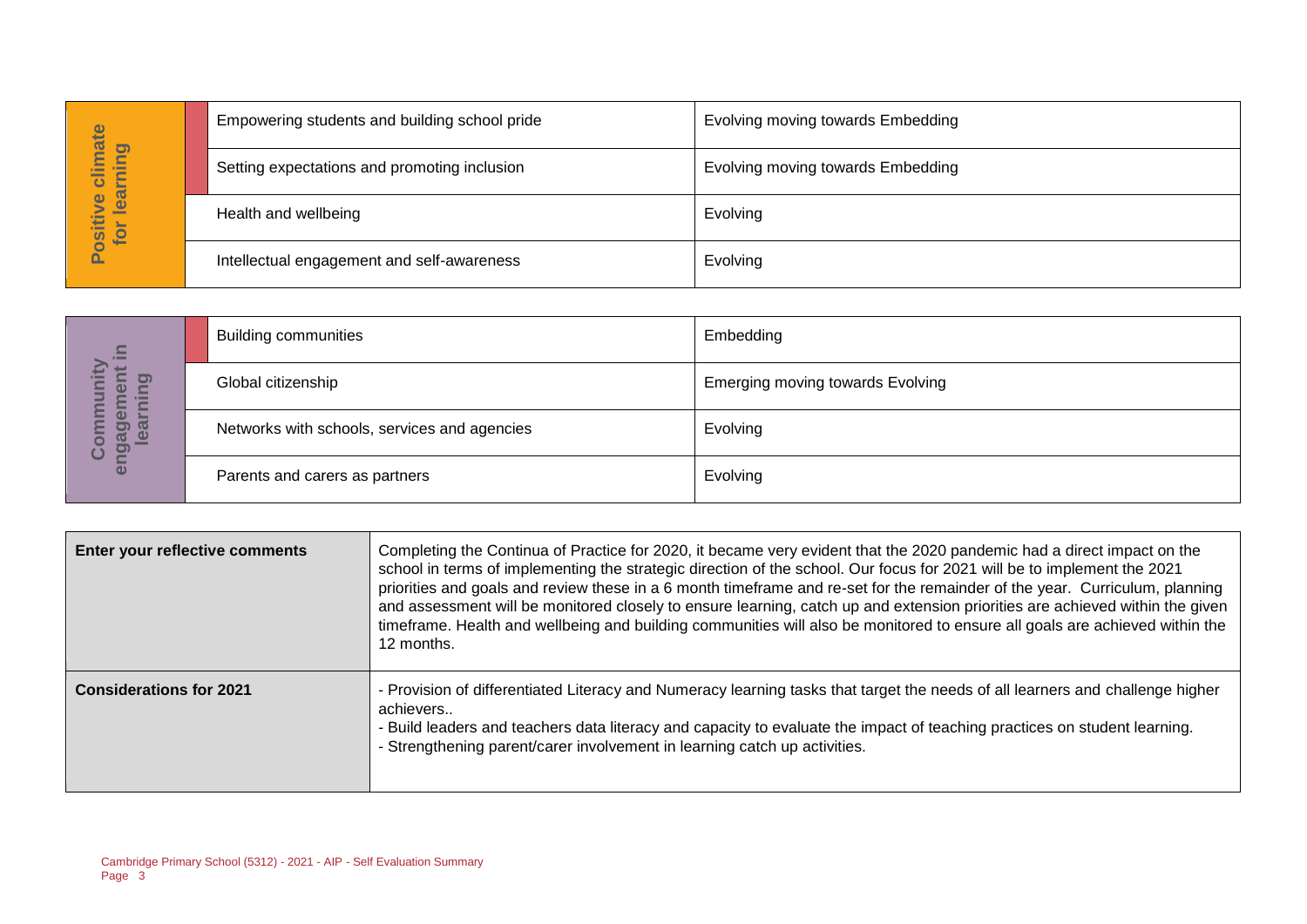|--|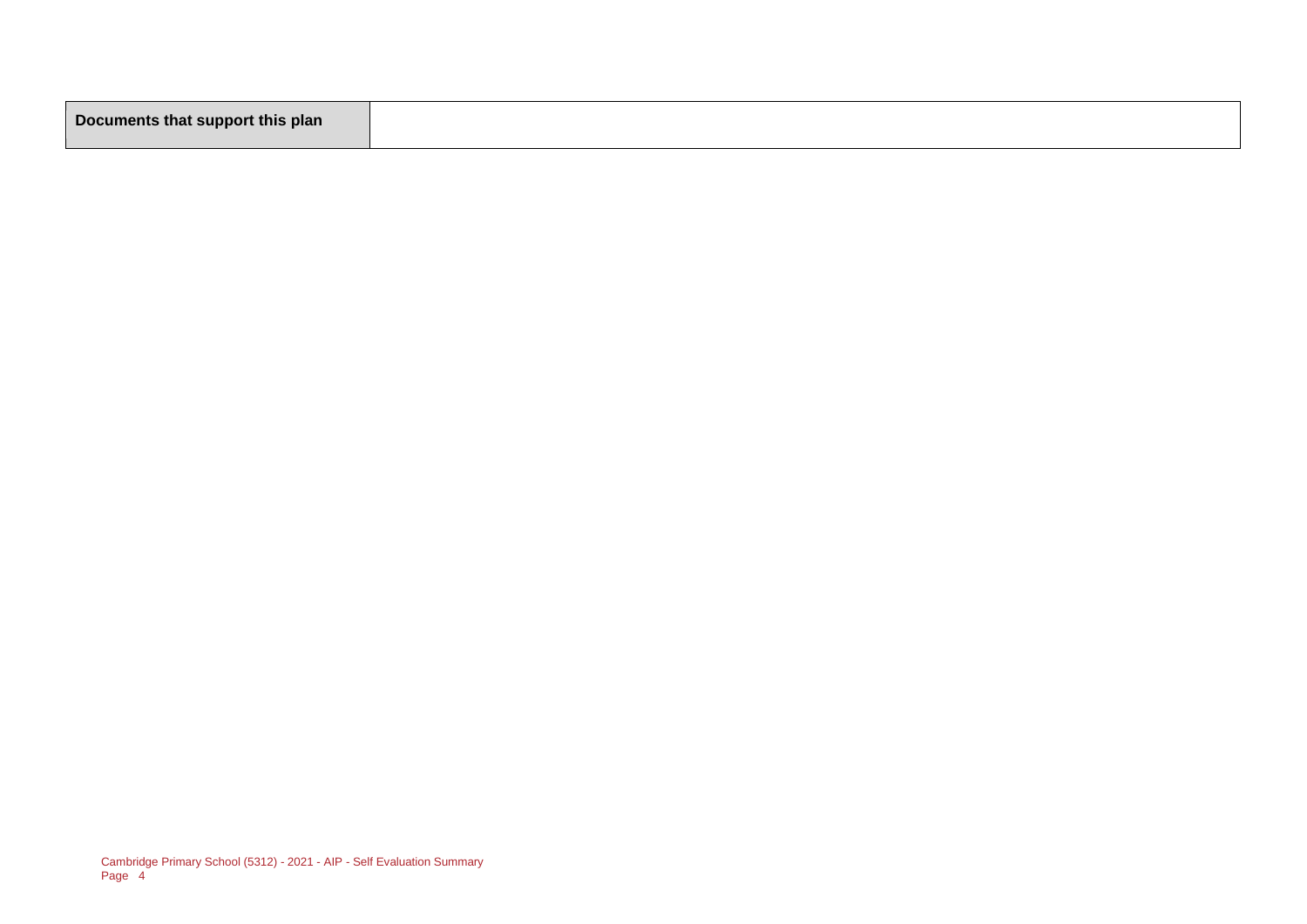### **SSP Goals Targets and KIS**

| Goal 1                                                                    | 2021 Priorities Goal                                                                                                       |  |  |
|---------------------------------------------------------------------------|----------------------------------------------------------------------------------------------------------------------------|--|--|
| Target 1.1                                                                | Support for the 2021 Priorities                                                                                            |  |  |
| <b>Key Improvement Strategy 1.a</b><br>Curriculum planning and assessment | Learning, catch-up and extension priority                                                                                  |  |  |
| <b>Key Improvement Strategy 1.b</b><br><b>Health and wellbeing</b>        | Happy, active and healthy kids priority                                                                                    |  |  |
| Key Improvement Strategy 1.c<br><b>Building communities</b>               | Connected schools priority                                                                                                 |  |  |
| Goal 2                                                                    | Improve student learning outcomes in Literacy and Numeracy.                                                                |  |  |
| Target 2.1                                                                | Increase percentage of students showing high relative growth from Year 3 to 5.                                             |  |  |
|                                                                           | • Reading - Increase the percentage of students showing high relative growth from 24% in 2018<br>to more than 31% in 2022  |  |  |
|                                                                           | • Writing - Increase the percentage of students showing high relative growth from 30% in 2018 to<br>more than 43% in 2022  |  |  |
|                                                                           | • Numeracy - Increase the percentage of students showing high relative growth from 19% in<br>2018 to more than 31% in 2022 |  |  |
| <b>Target 2.2</b>                                                         | To increase the number of students in the top two bands in Reading, Writing and Numeracy.                                  |  |  |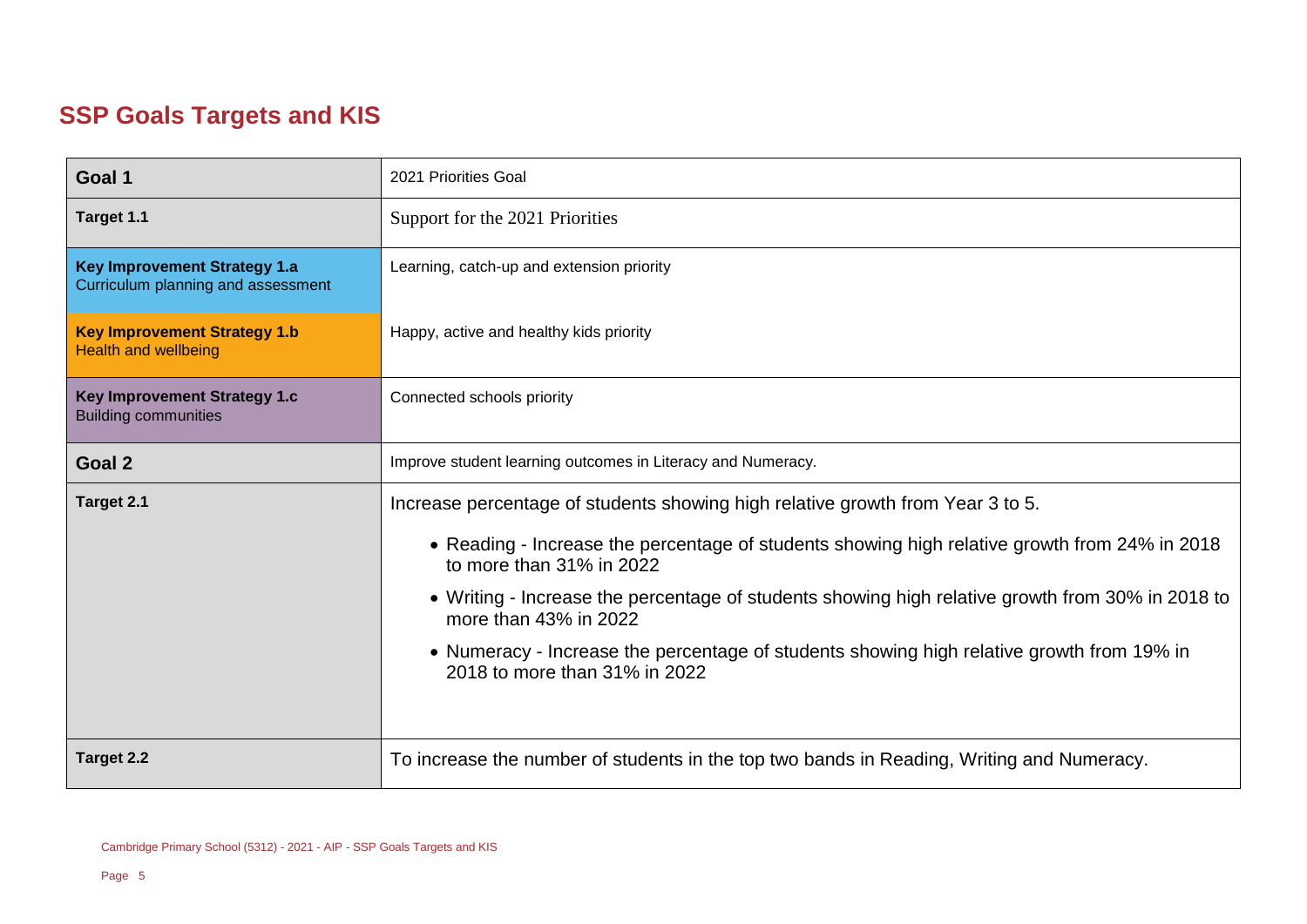|            | <b>Reading</b>                                                                                                                                                                                    |
|------------|---------------------------------------------------------------------------------------------------------------------------------------------------------------------------------------------------|
|            | • Increase the number of students in the top two NAPLAN bands in Year 3 from 63% in 2018 to<br>78% in 2022. (This is equivalent to approximately 95 students in 2018 and 117 students in<br>2022. |
|            | • Increase the number of students in the top two NAPLAN bands in Year 5 from 39% in 2018 to<br>55% in 2022. (This is equivalent to approximately 51 students in 2018 and 63 students in<br>2022.  |
|            | Writing                                                                                                                                                                                           |
|            | • Increase the number of students in the top two NAPLAN bands in Year 3 from 51% in 2018 to<br>63% in 2022.                                                                                       |
|            | • Increase the number of students in the top two NAPLAN bands in Year 5 from 18% in 2018 to<br>34% in 2022.                                                                                       |
|            | <b>Numeracy</b>                                                                                                                                                                                   |
|            | • Increase the number of students in the top two NAPLAN bands in Year 3 from 57% in 2018 to<br>69% in 2022.                                                                                       |
|            | • Increase the number of students in the top two NAPLAN bands in Year 5 from 34% in 2018 to<br>48% in 2022.                                                                                       |
|            | • (This is an increase of 4% per year, this is equivalent of approximately 5 students increase per<br>year or one per grade.)                                                                     |
|            |                                                                                                                                                                                                   |
| Target 2.3 | By 2022, decrease the variability between NAPLAN Writing results in Years 3 and 5 and teacher<br>judgement data by comparing;                                                                     |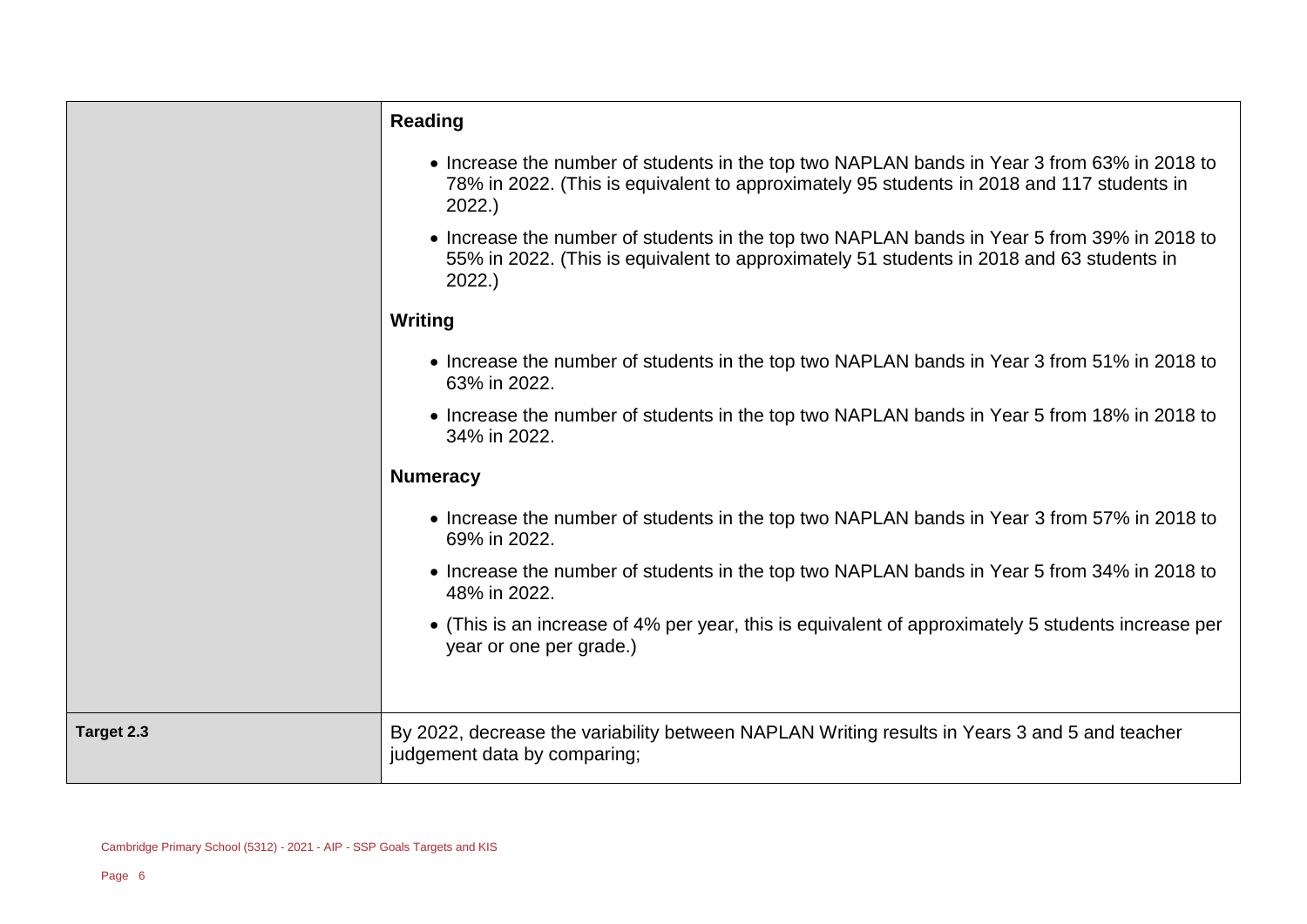|                                                                                                                                                                 | • teacher judgment percentages of A-B with Writing NAPLAN results in the top two bands.<br>• teacher judgment percentages of D-E with NAPLAN results of the bottom two bands.<br>2017 Teacher Judgements and NAPLAN results (2018 data not available as yet) |                                                        |                              |                                                                                                                     |
|-----------------------------------------------------------------------------------------------------------------------------------------------------------------|--------------------------------------------------------------------------------------------------------------------------------------------------------------------------------------------------------------------------------------------------------------|--------------------------------------------------------|------------------------------|---------------------------------------------------------------------------------------------------------------------|
|                                                                                                                                                                 | <b>Writing TJ</b>                                                                                                                                                                                                                                            | $\%$ A-B (2017)                                        | $\%$ D-E $(2017)$            |                                                                                                                     |
|                                                                                                                                                                 | Year 3                                                                                                                                                                                                                                                       | 20%                                                    | 18%                          |                                                                                                                     |
|                                                                                                                                                                 | Year 5                                                                                                                                                                                                                                                       | 16%                                                    | 6%                           |                                                                                                                     |
|                                                                                                                                                                 | <b>Writing NAPLAN</b>                                                                                                                                                                                                                                        | % Top 2 Bands                                          | % Bottom Two<br><b>Bands</b> |                                                                                                                     |
|                                                                                                                                                                 | Year 3                                                                                                                                                                                                                                                       | 57%                                                    | 8%                           |                                                                                                                     |
|                                                                                                                                                                 | Year 5                                                                                                                                                                                                                                                       | 26%                                                    | 5%                           |                                                                                                                     |
|                                                                                                                                                                 |                                                                                                                                                                                                                                                              |                                                        |                              |                                                                                                                     |
| By the end of 2022, increase the percentage of positive endorsement for school climate factor scores<br>Target 2.4<br>on the Staff opinion Survey by measuring; |                                                                                                                                                                                                                                                              |                                                        |                              |                                                                                                                     |
|                                                                                                                                                                 |                                                                                                                                                                                                                                                              | • Collective efficacy from 69% in 2018 to 81% in 2022. |                              |                                                                                                                     |
| • Academic emphasis from 65% in 2018 to 77% in 2022                                                                                                             |                                                                                                                                                                                                                                                              |                                                        |                              |                                                                                                                     |
|                                                                                                                                                                 | • Teacher collaboration from 47% in 2018 to 59% in 2022.                                                                                                                                                                                                     |                                                        |                              |                                                                                                                     |
| <b>Key Improvement Strategy 2.a</b>                                                                                                                             |                                                                                                                                                                                                                                                              |                                                        |                              | Document and implement a guaranteed and viable curriculum to enhance student learning in Reading and Writing. (CPA) |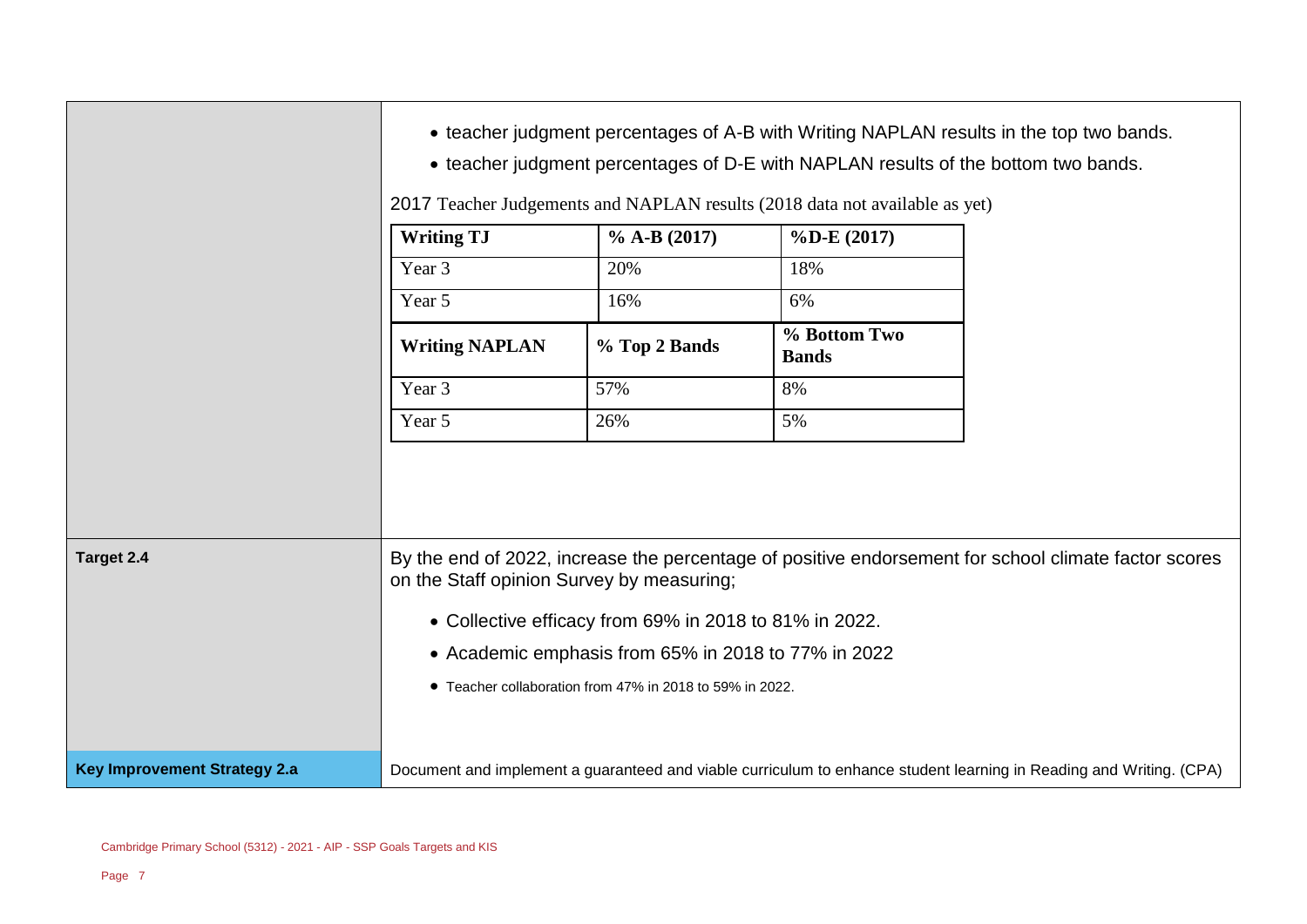| Curriculum planning and assessment                                                       |                                                                                                                                                                                                                                                                                                            |  |  |
|------------------------------------------------------------------------------------------|------------------------------------------------------------------------------------------------------------------------------------------------------------------------------------------------------------------------------------------------------------------------------------------------------------|--|--|
| <b>Key Improvement Strategy 2.b</b><br>Evidence-based high-impact teaching<br>strategies | Develop and consistently implement an agreed instructional model that is informed by evidence-based high impact<br>teaching strategies. (EHITS)                                                                                                                                                            |  |  |
| <b>Key Improvement Strategy 2.c</b><br>Evaluating impact on learning                     | Build leadership and teacher capacity to identify and plan for student learning needs and evaluate the impact of teaching<br>practices through professional learning communities. (EIL)                                                                                                                    |  |  |
| Goal 3                                                                                   | Improve students' engagement in their learning.                                                                                                                                                                                                                                                            |  |  |
| Target 3.1                                                                               | By the end of 2022, increase the percentage of positive endorsement for indicators on the student<br>AToSS by measuring;<br>• student voice and agency from 76% in 2018 to 88% in 2022.<br>• stimulated learning from 86% in 2018 to 98% in 2022.<br>• learning confidence from 85% in 2018 to 97% in 2022 |  |  |
| Target 3.2                                                                               | By the end of 2022, increase the percentage of positive endorsement on the SSS by measuring;<br>• Parent and community from 75% in 2018 to 87% in 2022                                                                                                                                                     |  |  |
| Target 3.3                                                                               | By the end of 2022, increase the percentage of positive endorsement in the POS by measuring;<br>• parent participation and involvement from 78% in 2018 to 90% in 2022<br>• teacher communication from 63% in 2018 to 75% in 2022<br>• stimulated learning environment from 73% in 2018 to 85% in 2022     |  |  |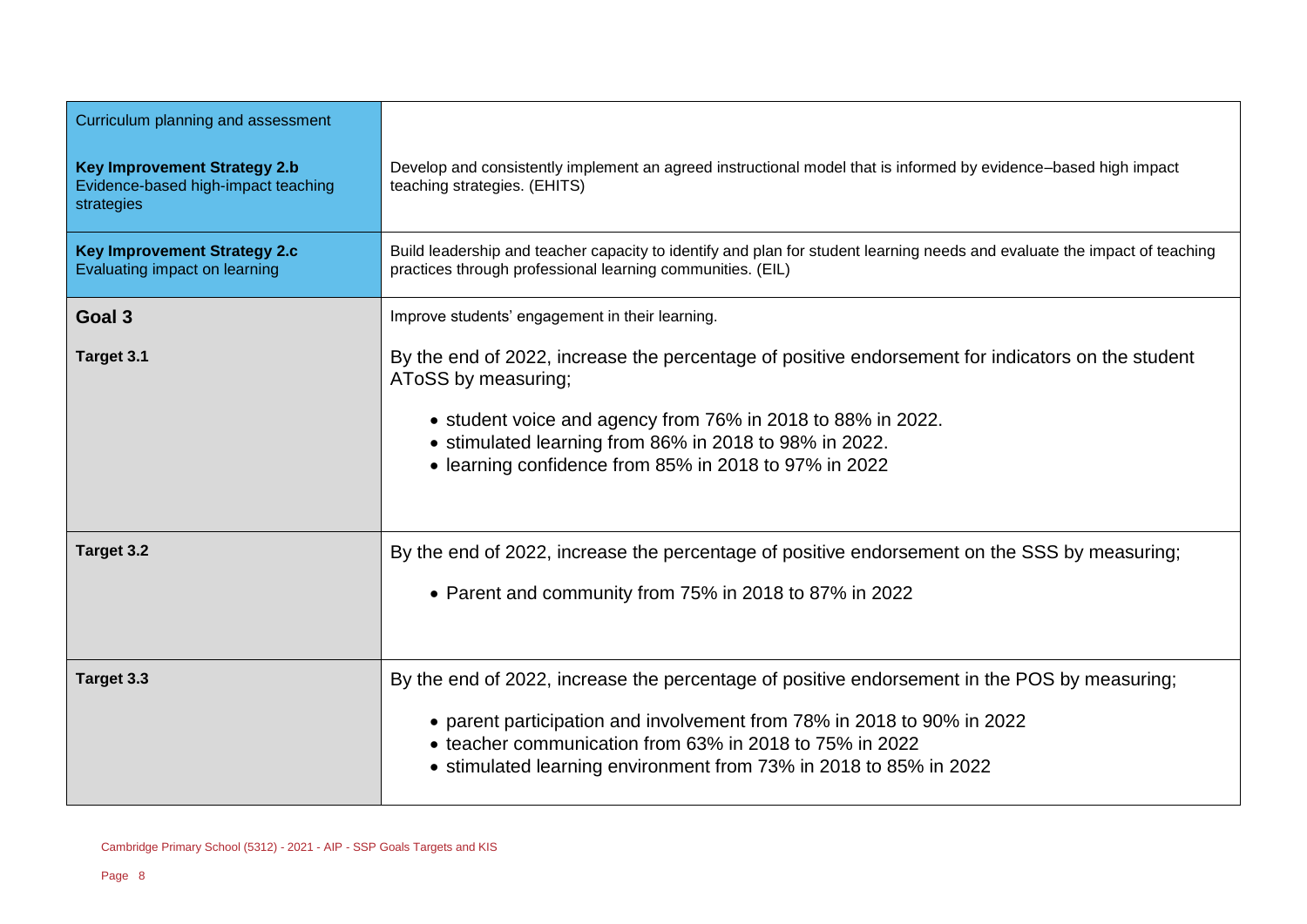| <b>Key Improvement Strategy 3.a</b><br>Intellectual engagement and self-<br>awareness | Develop student learning opportunities and goals that are challenging, engaging and promote curiosity. (IESA)      |
|---------------------------------------------------------------------------------------|--------------------------------------------------------------------------------------------------------------------|
| <b>Key Improvement Strategy 3.b</b><br>Intellectual engagement and self-<br>awareness | Develop a culture of high expectation for all students. (IESA)                                                     |
| <b>Key Improvement Strategy 3.c</b><br>Parents and carers as partners                 | Strengthen partnerships with parents and the community that enhance students learning at school and at home. (PCP) |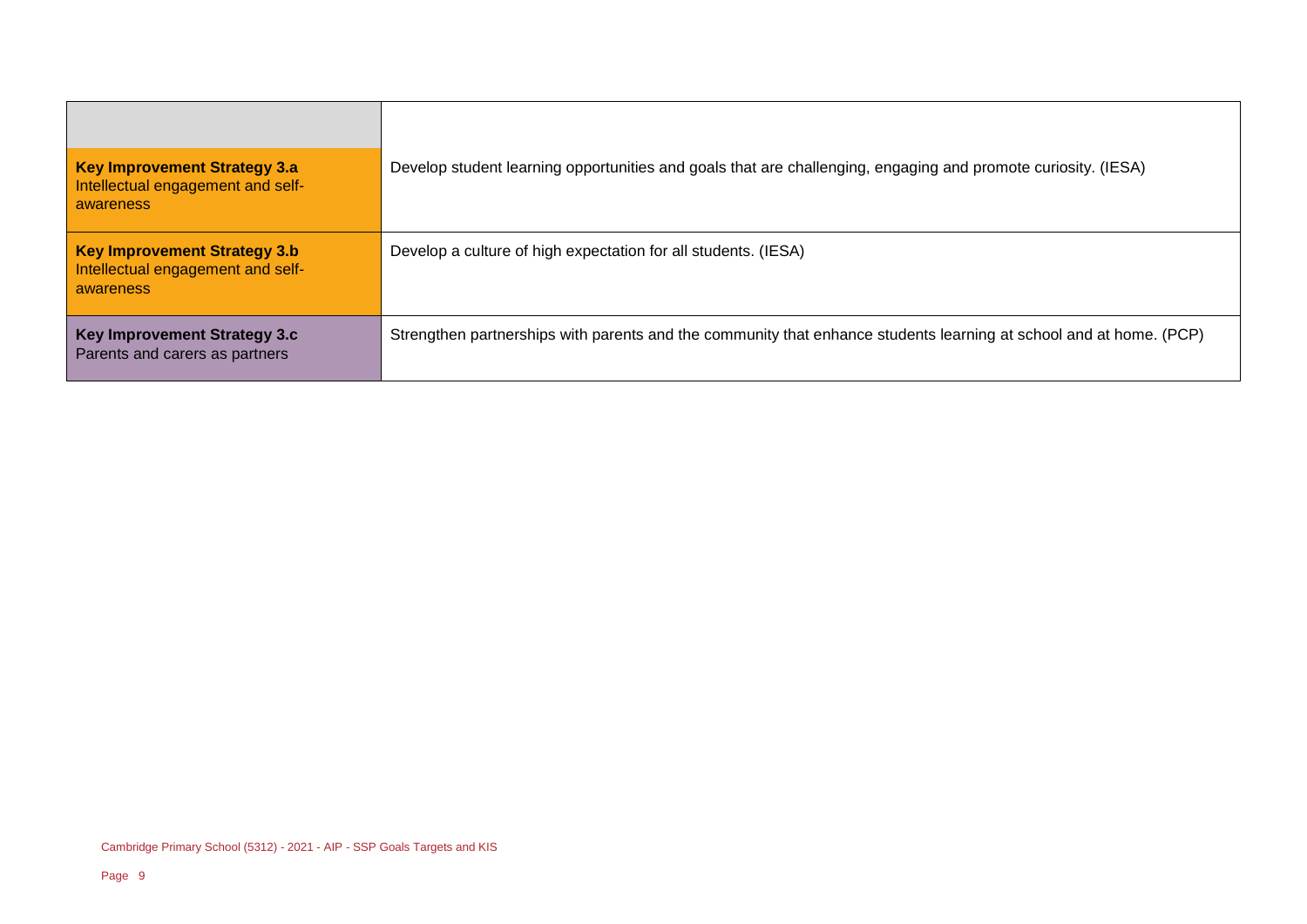#### **Select Annual Goals and KIS**

| <b>Four Year Strategic Goals</b> | Is this<br>selected<br>for focus<br>this year? | <b>Four Year Strategic Targets</b> | 12 month target<br>The 12 month target is an incremental<br>step towards meeting the 4-year<br>target, using the same data set.                                                                                                                                                                                                                                                                                                                                                                                                                                                                                                                                                                                    |
|----------------------------------|------------------------------------------------|------------------------------------|--------------------------------------------------------------------------------------------------------------------------------------------------------------------------------------------------------------------------------------------------------------------------------------------------------------------------------------------------------------------------------------------------------------------------------------------------------------------------------------------------------------------------------------------------------------------------------------------------------------------------------------------------------------------------------------------------------------------|
| 2021 Priorities Goal             | Yes                                            | Support for the 2021 Priorities    | 6 MONTH PRIORITY GOALS.<br>Learning catch up and extension<br>priority goals.<br>By the end of the year:<br>100% of students will achieve 9<br>months growth using the F&P<br>continuum in reading in six<br>months of learning.<br>100% of students will show 9<br>months growth according to<br>teacher judgments within six<br>months of learning.<br>100% of students Prep-Two will<br>achieve the next growth point in<br>Place Value using MOI (Maths<br>online interview).<br>100% of students in Prep-Six will<br>show 9 months growth in the use<br>of precise vocabulary in their<br>writing within any genre.<br>Happy, active and healthy kids<br>priority goals.<br>By the end of the year the school |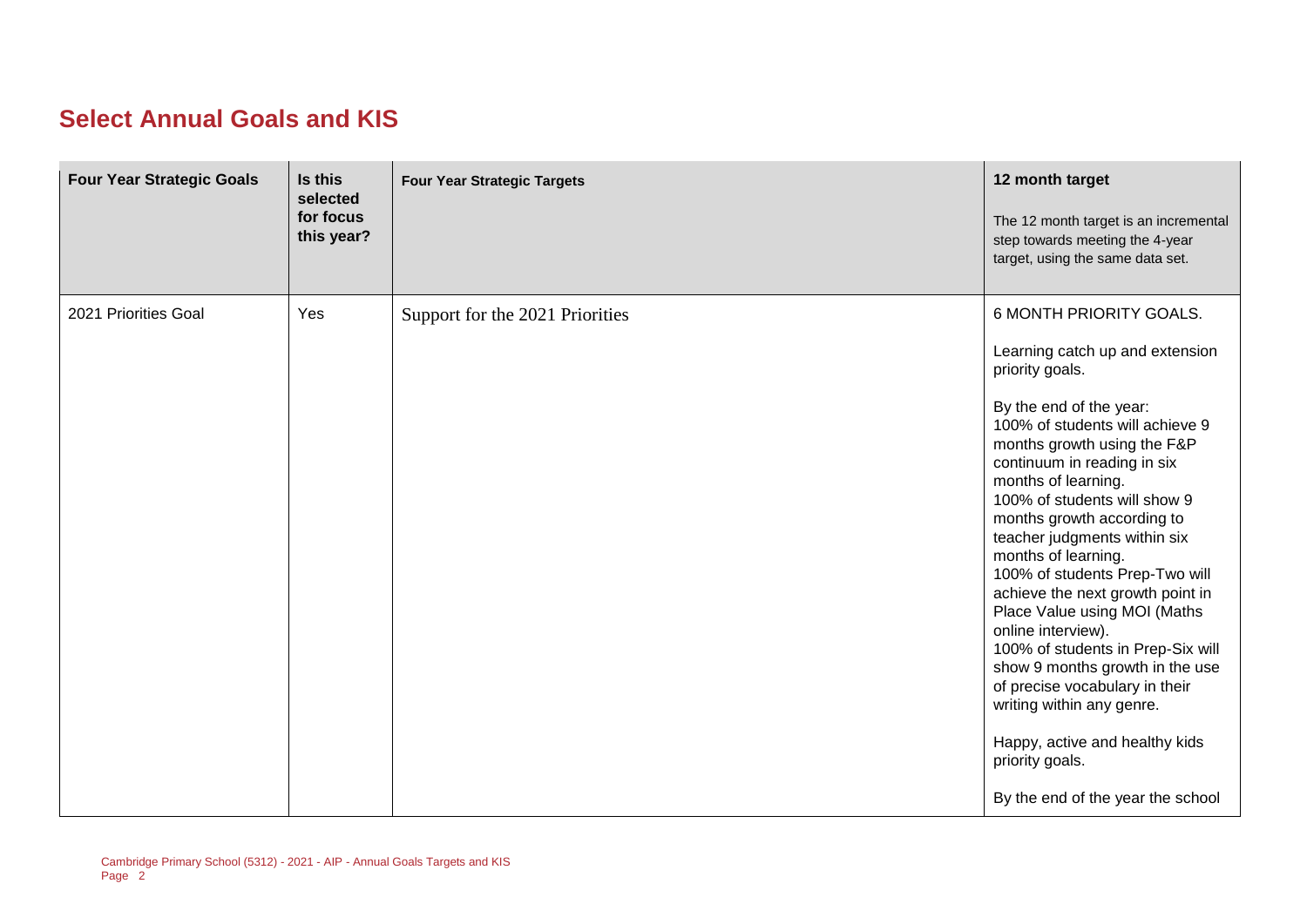|  | will:<br>1100% of students will achieve 9<br>months growth using the F&P<br>continuum in reading in six<br>months of learning.<br>100% of students will show 9<br>months growth according to<br>teacher judgments within six<br>months of learning.<br>100% of students Prep-Two will<br>achieve the next growth point in<br>Place Value using MOI (Maths<br>online interview).<br>100% of students in Prep-Six will<br>show 9 months growth in the use<br>of precise vocabulary in their<br>writing within any genre. |
|--|------------------------------------------------------------------------------------------------------------------------------------------------------------------------------------------------------------------------------------------------------------------------------------------------------------------------------------------------------------------------------------------------------------------------------------------------------------------------------------------------------------------------|
|  | Connected schools priority goals.                                                                                                                                                                                                                                                                                                                                                                                                                                                                                      |
|  | By the end of the year the school<br>will:<br>Increase the percentage of<br>positive endorsements using the<br>school based POS by measuring:<br>Parent Engagement and<br>Home/School communication.<br>(Based on DET AToSS questions)                                                                                                                                                                                                                                                                                 |
|  | DET AToSS, POS, SOS goals.                                                                                                                                                                                                                                                                                                                                                                                                                                                                                             |
|  | Increase the percentage of<br>positive endorsements using<br>AtoSS by measuring:<br>Engagement, wellbeing, learning<br>confidence and wellbeing.                                                                                                                                                                                                                                                                                                                                                                       |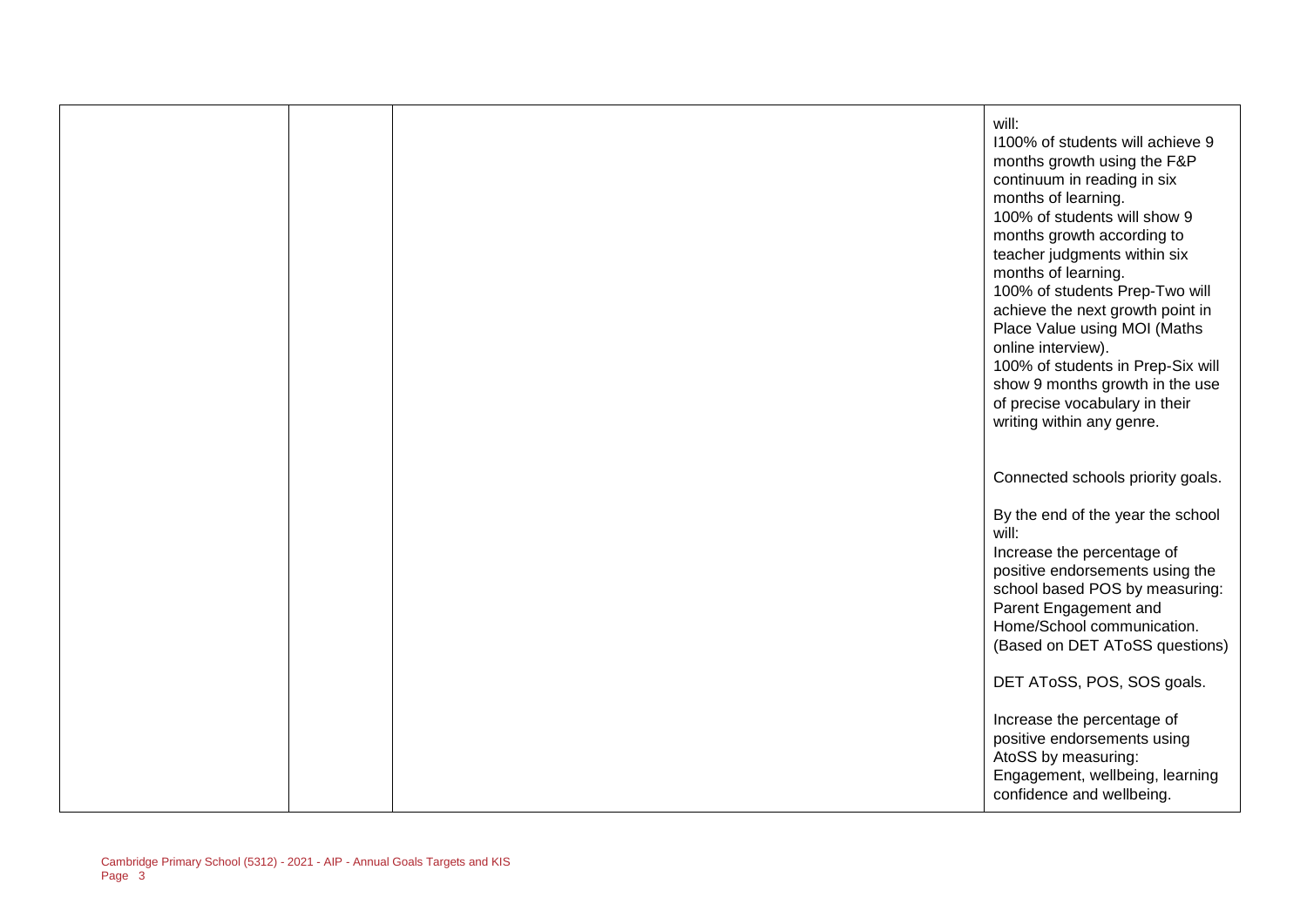|                                                                   |           |                                                                                                                                                                                                                                                                                                                                                                                                                                                                           | Increase the percentage of<br>positive endorsements using the<br>SOS by measuring staff:<br>Collective efficacy, Wellbeing,<br>Teacher collaboration.<br>Increase the percentage of<br>positive endorsement using POS<br>by measuring parent: Parent<br>engagement and Parent<br>communication. |
|-------------------------------------------------------------------|-----------|---------------------------------------------------------------------------------------------------------------------------------------------------------------------------------------------------------------------------------------------------------------------------------------------------------------------------------------------------------------------------------------------------------------------------------------------------------------------------|-------------------------------------------------------------------------------------------------------------------------------------------------------------------------------------------------------------------------------------------------------------------------------------------------|
| Improve student learning<br>outcomes in Literacy and<br>Numeracy. | <b>No</b> | Increase percentage of students showing high relative growth from<br>Year 3 to 5.<br>• Reading - Increase the percentage of students showing high<br>relative growth from 24% in 2018 to more than 31% in 2022<br>• Writing - Increase the percentage of students showing high<br>relative growth from 30% in 2018 to more than 43% in 2022<br>• Numeracy - Increase the percentage of students showing high<br>relative growth from 19% in 2018 to more than 31% in 2022 |                                                                                                                                                                                                                                                                                                 |
|                                                                   |           | To increase the number of students in the top two bands in Reading,<br>Writing and Numeracy.<br><b>Reading</b><br>• Increase the number of students in the top two NAPLAN<br>bands in Year 3 from 63% in 2018 to 78% in 2022. (This is                                                                                                                                                                                                                                    |                                                                                                                                                                                                                                                                                                 |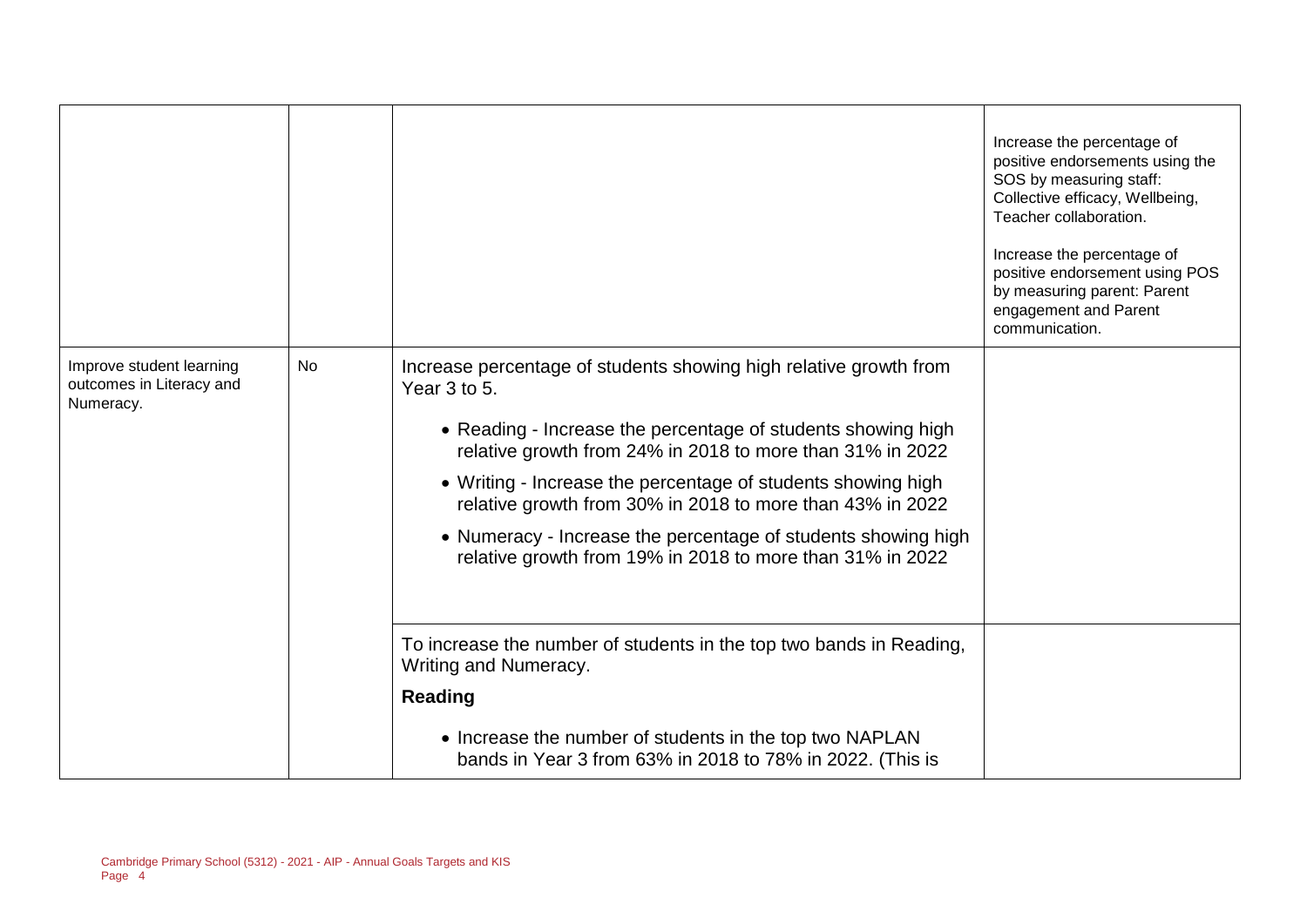| equivalent to approximately 95 students in 2018 and 117<br>students in 2022.)                                                                                                                        |  |
|------------------------------------------------------------------------------------------------------------------------------------------------------------------------------------------------------|--|
| • Increase the number of students in the top two NAPLAN<br>bands in Year 5 from 39% in 2018 to 55% in 2022. (This is<br>equivalent to approximately 51 students in 2018 and 63<br>students in 2022.) |  |
| Writing                                                                                                                                                                                              |  |
| • Increase the number of students in the top two NAPLAN<br>bands in Year 3 from 51% in 2018 to 63% in 2022.                                                                                          |  |
| • Increase the number of students in the top two NAPLAN<br>bands in Year 5 from 18% in 2018 to 34% in 2022.                                                                                          |  |
| <b>Numeracy</b>                                                                                                                                                                                      |  |
| • Increase the number of students in the top two NAPLAN<br>bands in Year 3 from 57% in 2018 to 69% in 2022.                                                                                          |  |
| • Increase the number of students in the top two NAPLAN<br>bands in Year 5 from 34% in 2018 to 48% in 2022.                                                                                          |  |
| • (This is an increase of 4% per year, this is equivalent of<br>approximately 5 students increase per year or one per grade.)                                                                        |  |
| By 2022, decrease the variability between NAPLAN Writing results in<br>Years 3 and 5 and teacher judgement data by comparing;                                                                        |  |
| • teacher judgment percentages of A-B with Writing NAPLAN<br>results in the top two bands.                                                                                                           |  |
|                                                                                                                                                                                                      |  |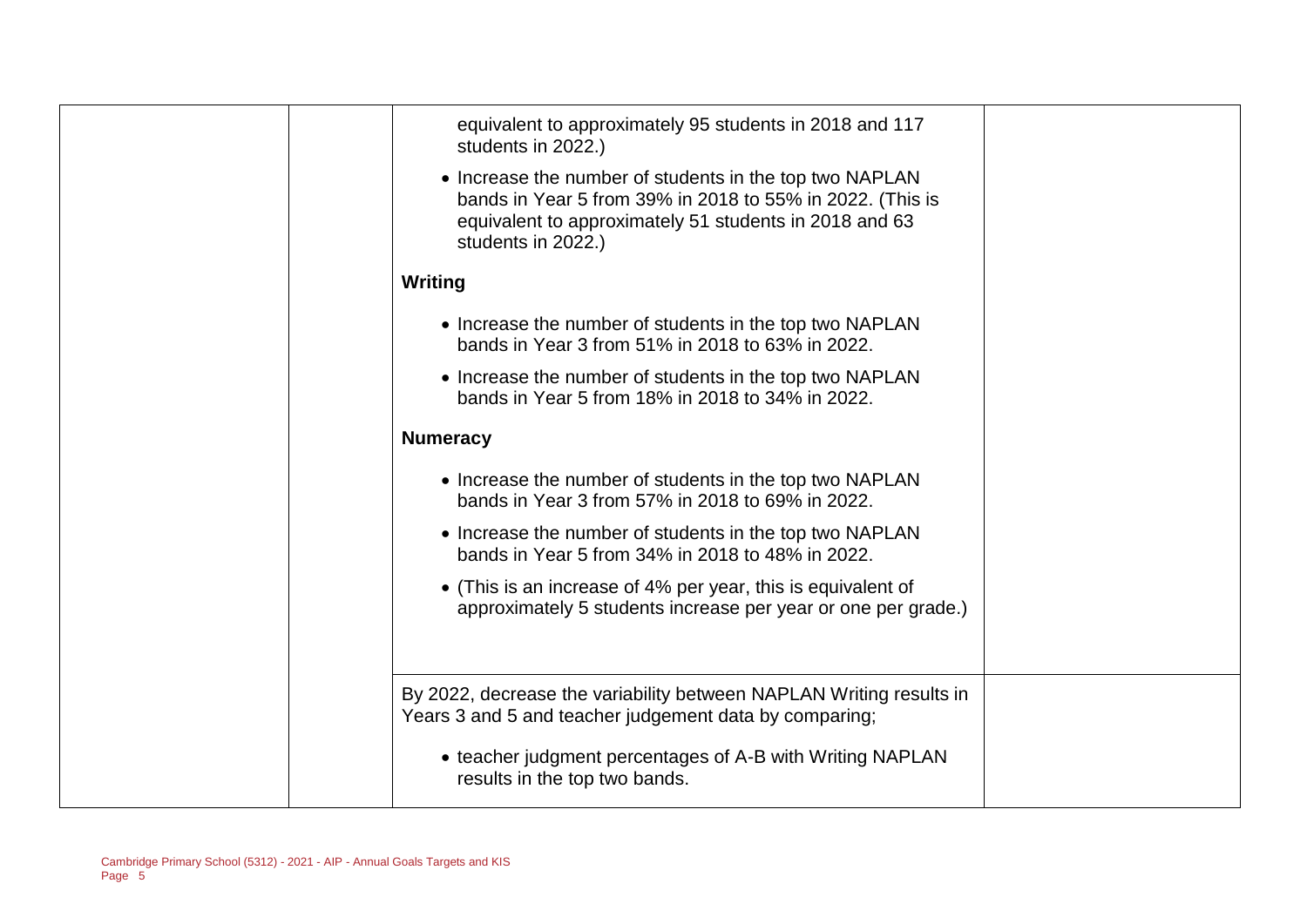| • teacher judgment percentages of D-E with NAPLAN results of<br>the bottom two bands. |                                                          |                                                                     |  |
|---------------------------------------------------------------------------------------|----------------------------------------------------------|---------------------------------------------------------------------|--|
| 2017 Teacher Judgements and NAPLAN results (2018 data not available as<br>yet)        |                                                          |                                                                     |  |
| <b>Writing TJ</b>                                                                     | $\%$ A-B (2017)                                          | $\%$ D-E (2017)                                                     |  |
| Year 3                                                                                | 20%                                                      | 18%                                                                 |  |
| Year 5                                                                                | 16%                                                      | 6%                                                                  |  |
| <b>Writing NAPLAN</b>                                                                 | % Top 2 Bands                                            | % Bottom Two<br><b>Bands</b>                                        |  |
| Year 3                                                                                | 57%                                                      | 8%                                                                  |  |
| Year 5                                                                                | 26%                                                      | 5%                                                                  |  |
|                                                                                       |                                                          |                                                                     |  |
| for school climate factor scores on the Staff opinion Survey by<br>measuring;         |                                                          | By the end of 2022, increase the percentage of positive endorsement |  |
|                                                                                       | • Collective efficacy from 69% in 2018 to 81% in 2022.   |                                                                     |  |
|                                                                                       | • Academic emphasis from 65% in 2018 to 77% in 2022      |                                                                     |  |
|                                                                                       | • Teacher collaboration from 47% in 2018 to 59% in 2022. |                                                                     |  |
|                                                                                       |                                                          |                                                                     |  |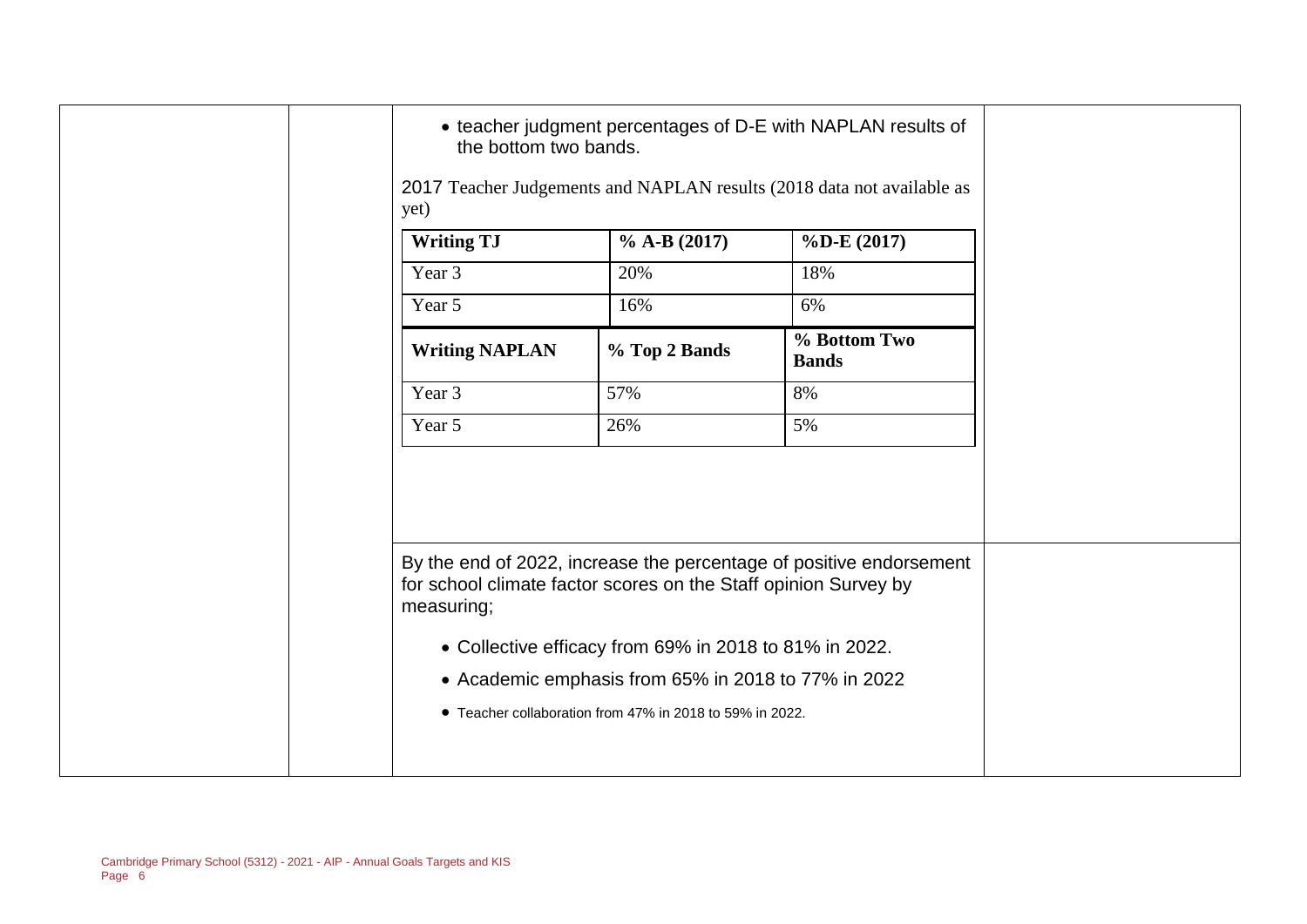| Improve students'<br>engagement in their learning. | <b>No</b> | By the end of 2022, increase the percentage of positive endorsement<br>for indicators on the student AToSS by measuring;<br>• student voice and agency from 76% in 2018 to 88% in 2022.<br>• stimulated learning from 86% in 2018 to 98% in 2022.<br>• learning confidence from 85% in 2018 to 97% in 2022      |  |
|----------------------------------------------------|-----------|-----------------------------------------------------------------------------------------------------------------------------------------------------------------------------------------------------------------------------------------------------------------------------------------------------------------|--|
|                                                    |           | By the end of 2022, increase the percentage of positive endorsement<br>on the SSS by measuring;<br>• Parent and community from 75% in 2018 to 87% in 2022                                                                                                                                                       |  |
|                                                    |           | By the end of 2022, increase the percentage of positive endorsement<br>in the POS by measuring;<br>• parent participation and involvement from 78% in 2018 to 90%<br>in 2022<br>• teacher communication from 63% in 2018 to 75% in 2022<br>• stimulated learning environment from 73% in 2018 to 85% in<br>2022 |  |

**Goal 1** 2021 Priorities Goal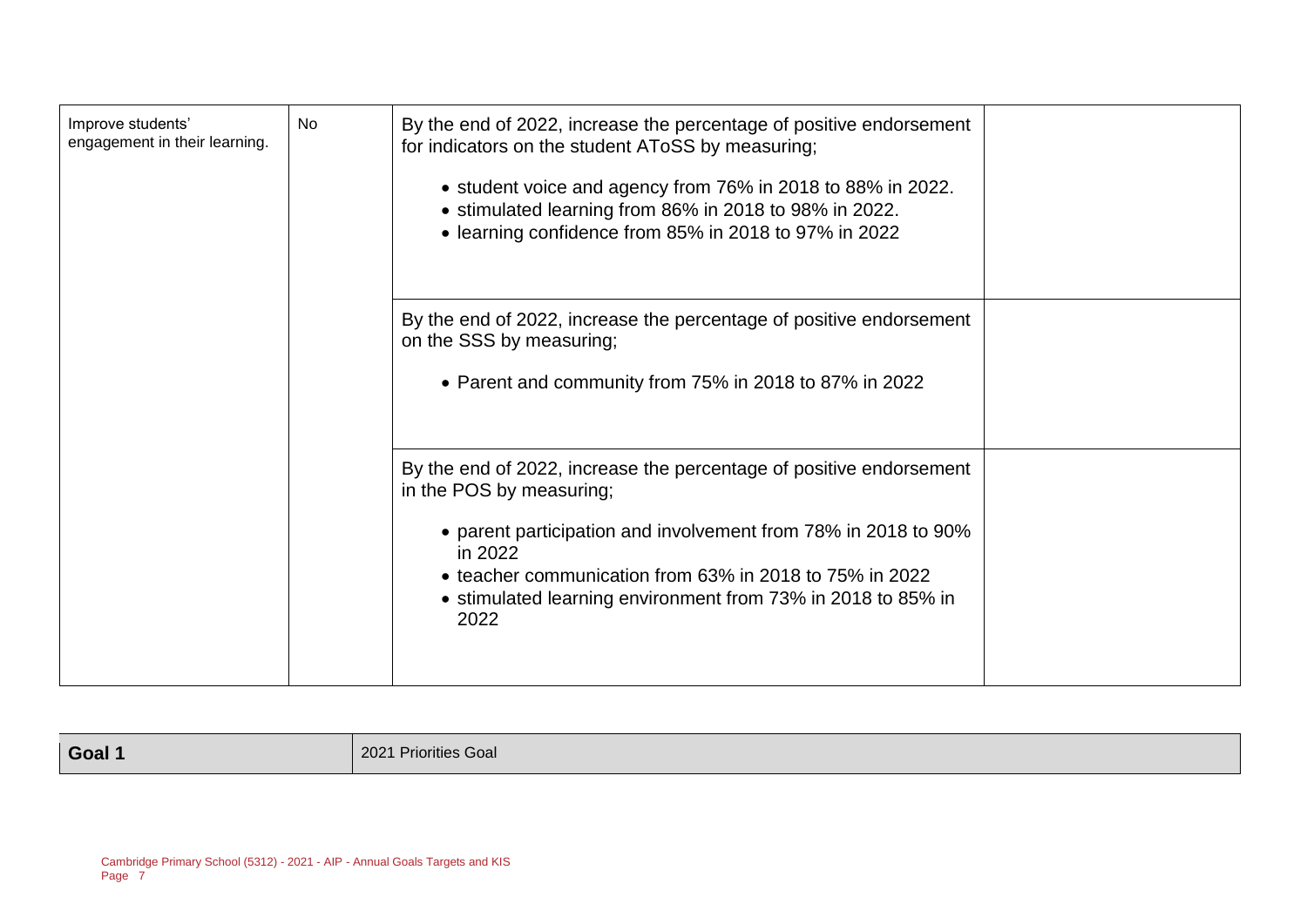| 12 Month Target 1.1 | 6 MONTH PRIORITY GOALS.                                                                                                                                                                                                                                                                                                                                                                                                                                                                                              |
|---------------------|----------------------------------------------------------------------------------------------------------------------------------------------------------------------------------------------------------------------------------------------------------------------------------------------------------------------------------------------------------------------------------------------------------------------------------------------------------------------------------------------------------------------|
|                     | Learning catch up and extension priority goals.                                                                                                                                                                                                                                                                                                                                                                                                                                                                      |
|                     | By the end of the year:<br>100% of students will achieve 9 months growth using the F&P continuum in reading in six months of learning.<br>100% of students will show 9 months growth according to teacher judgments within six months of learning.<br>100% of students Prep-Two will achieve the next growth point in Place Value using MOI (Maths online interview).<br>100% of students in Prep-Six will show 9 months growth in the use of precise vocabulary in their writing within any genre.                  |
|                     | Happy, active and healthy kids priority goals.                                                                                                                                                                                                                                                                                                                                                                                                                                                                       |
|                     | By the end of the year the school will:<br>1100% of students will achieve 9 months growth using the F&P continuum in reading in six months of learning.<br>100% of students will show 9 months growth according to teacher judgments within six months of learning.<br>100% of students Prep-Two will achieve the next growth point in Place Value using MOI (Maths online interview).<br>100% of students in Prep-Six will show 9 months growth in the use of precise vocabulary in their writing within any genre. |
|                     | Connected schools priority goals.                                                                                                                                                                                                                                                                                                                                                                                                                                                                                    |
|                     | By the end of the year the school will:<br>Increase the percentage of positive endorsements using the school based POS by measuring:<br>Parent Engagement and Home/School communication.<br>(Based on DET AToSS questions)                                                                                                                                                                                                                                                                                           |
|                     | DET AToSS, POS, SOS goals.                                                                                                                                                                                                                                                                                                                                                                                                                                                                                           |
|                     | Increase the percentage of positive endorsements using AtoSS by measuring:<br>Engagement, wellbeing, learning confidence and wellbeing.                                                                                                                                                                                                                                                                                                                                                                              |
|                     | Increase the percentage of positive endorsements using the SOS by measuring staff: Collective efficacy, Wellbeing, Teacher<br>collaboration.                                                                                                                                                                                                                                                                                                                                                                         |
|                     | Increase the percentage of positive endorsement using POS by measuring parent: Parent engagement and Parent<br>communication.                                                                                                                                                                                                                                                                                                                                                                                        |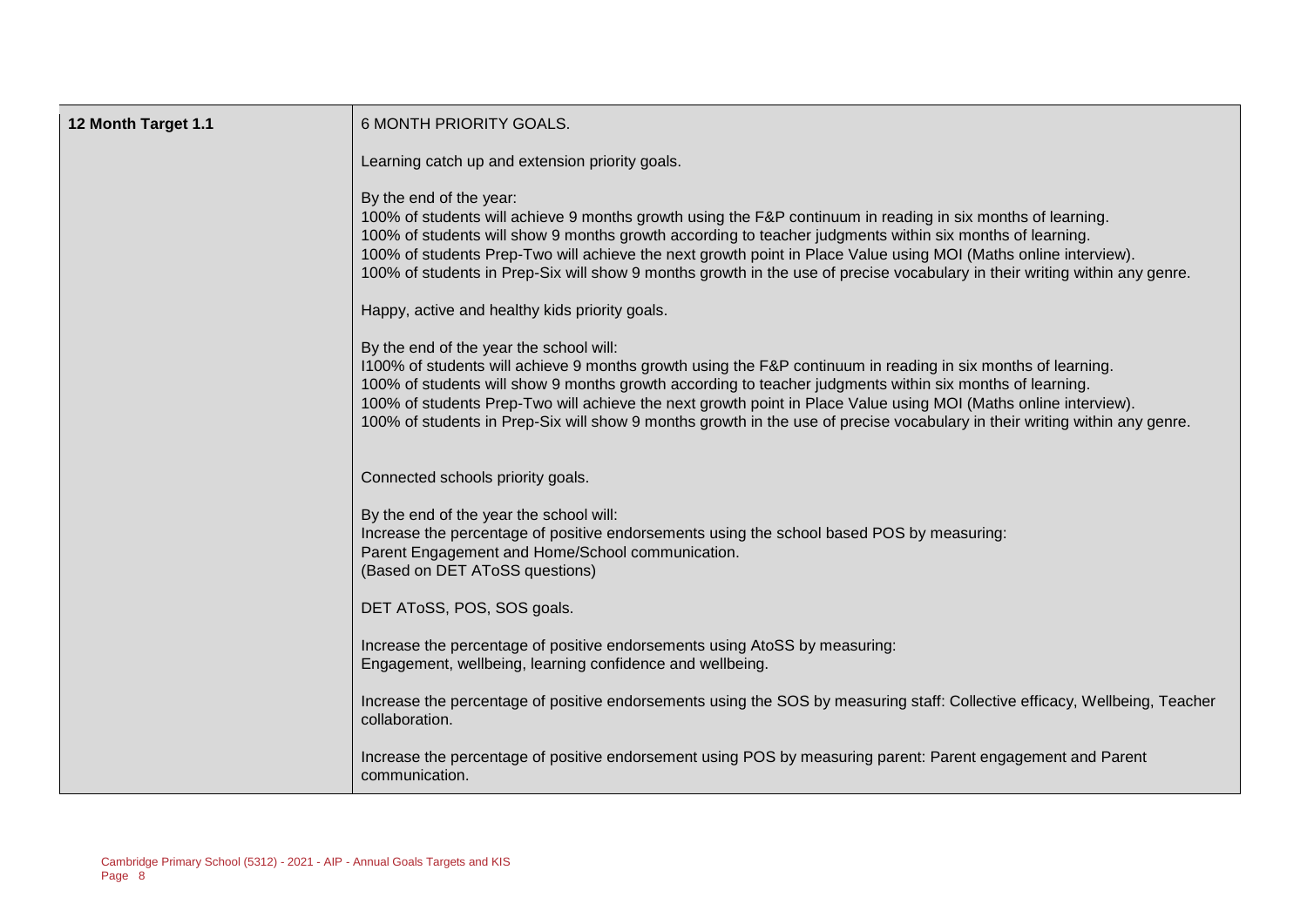| <b>Key Improvement Strategies</b>                                                                                                                                                                                                                                                         |                                                                                                                                    | Is this KIS selected for focus this<br>year? |  |
|-------------------------------------------------------------------------------------------------------------------------------------------------------------------------------------------------------------------------------------------------------------------------------------------|------------------------------------------------------------------------------------------------------------------------------------|----------------------------------------------|--|
| KIS <sub>1</sub><br>Curriculum planning and assessment                                                                                                                                                                                                                                    | Learning, catch-up and extension priority                                                                                          | Yes                                          |  |
| KIS <sub>2</sub><br>Health and wellbeing                                                                                                                                                                                                                                                  | Happy, active and healthy kids priority                                                                                            | Yes                                          |  |
| KIS <sub>3</sub><br><b>Building communities</b>                                                                                                                                                                                                                                           | Connected schools priority                                                                                                         | Yes                                          |  |
| Explain why the school has selected this<br>KIS as a focus for this year. Please make<br>reference to the self-evaluation, relevant<br>school data, the progress against School<br>Strategic Plan (SSP) goals, targets, and the<br>diagnosis of issues requiring particular<br>attention. | Please leave this field empty. Schools are not required to provide a rationale as this is in line with system priorities for 2021. |                                              |  |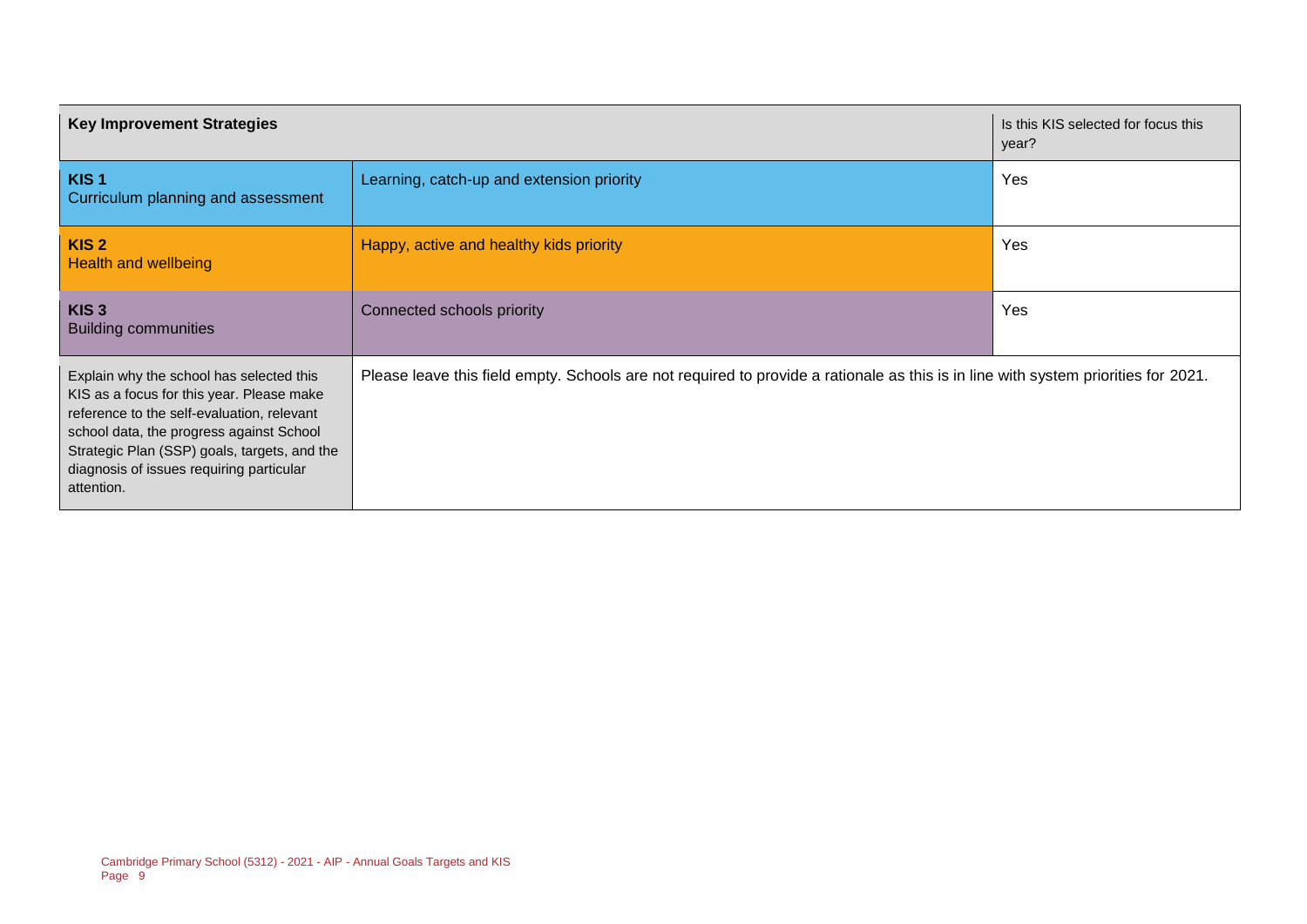## **Define Actions, Outcomes and Activities**

| Goal 1              | 2021 Priorities Goal                                                                                                                                                                                                                                                                                                                                                                                                                                                                                                 |  |  |  |  |  |
|---------------------|----------------------------------------------------------------------------------------------------------------------------------------------------------------------------------------------------------------------------------------------------------------------------------------------------------------------------------------------------------------------------------------------------------------------------------------------------------------------------------------------------------------------|--|--|--|--|--|
| 12 Month Target 1.1 | 6 MONTH PRIORITY GOALS.<br>Learning catch up and extension priority goals.                                                                                                                                                                                                                                                                                                                                                                                                                                           |  |  |  |  |  |
|                     | By the end of the year:<br>100% of students will achieve 9 months growth using the F&P continuum in reading in six months of learning.<br>100% of students will show 9 months growth according to teacher judgments within six months of learning.<br>100% of students Prep-Two will achieve the next growth point in Place Value using MOI (Maths online interview).<br>100% of students in Prep-Six will show 9 months growth in the use of precise vocabulary in their writing within any genre.                  |  |  |  |  |  |
|                     | Happy, active and healthy kids priority goals.                                                                                                                                                                                                                                                                                                                                                                                                                                                                       |  |  |  |  |  |
|                     | By the end of the year the school will:<br>1100% of students will achieve 9 months growth using the F&P continuum in reading in six months of learning.<br>100% of students will show 9 months growth according to teacher judgments within six months of learning.<br>100% of students Prep-Two will achieve the next growth point in Place Value using MOI (Maths online interview).<br>100% of students in Prep-Six will show 9 months growth in the use of precise vocabulary in their writing within any genre. |  |  |  |  |  |
|                     | Connected schools priority goals.                                                                                                                                                                                                                                                                                                                                                                                                                                                                                    |  |  |  |  |  |
|                     | By the end of the year the school will:<br>Increase the percentage of positive endorsements using the school based POS by measuring:<br>Parent Engagement and Home/School communication.<br>(Based on DET AToSS questions)                                                                                                                                                                                                                                                                                           |  |  |  |  |  |
|                     | DET AToSS, POS, SOS goals.                                                                                                                                                                                                                                                                                                                                                                                                                                                                                           |  |  |  |  |  |
|                     | Increase the percentage of positive endorsements using AtoSS by measuring:<br>Engagement, wellbeing, learning confidence and wellbeing.                                                                                                                                                                                                                                                                                                                                                                              |  |  |  |  |  |
|                     | Increase the percentage of positive endorsements using the SOS by measuring staff: Collective efficacy, Wellbeing, Teacher                                                                                                                                                                                                                                                                                                                                                                                           |  |  |  |  |  |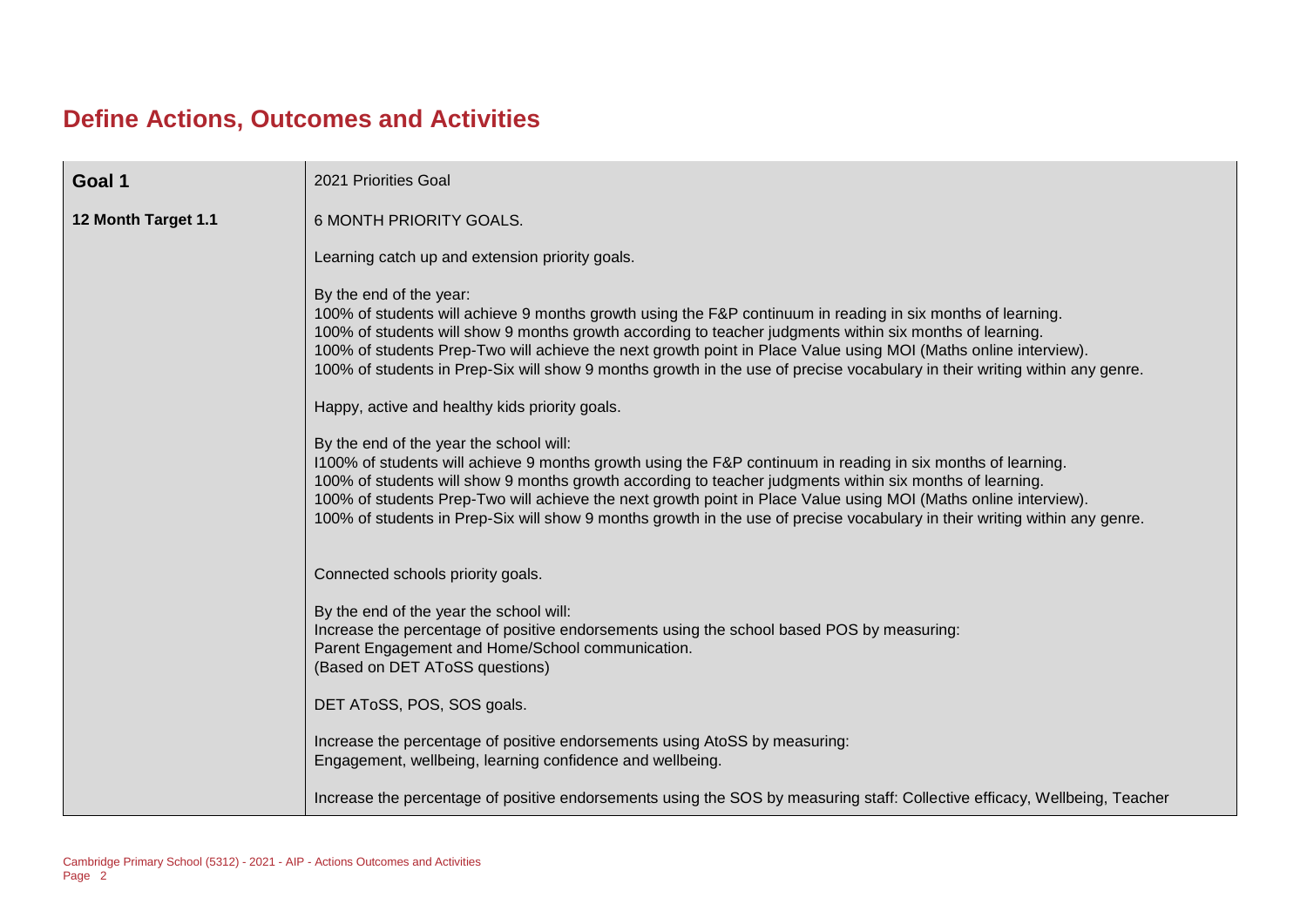|                                                           | collaboration.                                                                                                                                                                                                                                                                                                                                                                                                                                                                                                                                                                                                                                                                                                                                                                                                                                                                                                                                                                                                                                                           |
|-----------------------------------------------------------|--------------------------------------------------------------------------------------------------------------------------------------------------------------------------------------------------------------------------------------------------------------------------------------------------------------------------------------------------------------------------------------------------------------------------------------------------------------------------------------------------------------------------------------------------------------------------------------------------------------------------------------------------------------------------------------------------------------------------------------------------------------------------------------------------------------------------------------------------------------------------------------------------------------------------------------------------------------------------------------------------------------------------------------------------------------------------|
|                                                           | Increase the percentage of positive endorsement using POS by measuring parent: Parent engagement and Parent communication.                                                                                                                                                                                                                                                                                                                                                                                                                                                                                                                                                                                                                                                                                                                                                                                                                                                                                                                                               |
| KIS <sub>1</sub><br>Curriculum planning and<br>assessment | Learning, catch-up and extension priority                                                                                                                                                                                                                                                                                                                                                                                                                                                                                                                                                                                                                                                                                                                                                                                                                                                                                                                                                                                                                                |
| <b>Actions</b>                                            | Implement peer observations and peer coaching to enhance teacher capacity in the implementation of the instructional model and<br>pedagogical model.<br>Implement Professional Learning Communities to build teacher capacity in differentiation.<br>Whole school professional learning on the implementation of agreed literacy and numeracy learning, catch-up (tutoring program) and<br>extension strategies. (Instructional model, differentiation, formative assessment, HITS, ILPs, learning goals).<br>Develop data literacy of teachers to inform understanding of students' needs and progress, and identify students who require<br>additional support for intervention.                                                                                                                                                                                                                                                                                                                                                                                       |
| <b>Outcomes</b>                                           | Leaders will:<br>Prioritise essential curriculum and ensure these are taught with learning supports for all students.<br>Embed consistent formative assessments strategies across the school.<br>Prioritise time in the timetable for teachers to collaborate.<br>Establish a targeted intervention support program for students.<br>Teachers will:<br>Identify the specific learning needs of their students and engage in reflective practices, evaluate and plan curriculum, assessment,<br>lessons in PLCs.<br>Implement the school's instructional and pedagogical model.<br>Apply HITS when planning lessons and units of work.<br>Further develop a deeper understanding of core curriculum priority areas.<br>Identify students in need of targeted academic and wellbeing support and referred to the invention team.<br>Students will:<br>Know how lessons are structured and how the instructional model supports their learning.<br>Experience success and celebrate learning growth.<br>Know what their next learning steps are to progress their learning. |
| <b>Success Indicators</b>                                 | Teachers' formative assessment data and teacher judgement data.<br>Teacher records and observations of student progress.                                                                                                                                                                                                                                                                                                                                                                                                                                                                                                                                                                                                                                                                                                                                                                                                                                                                                                                                                 |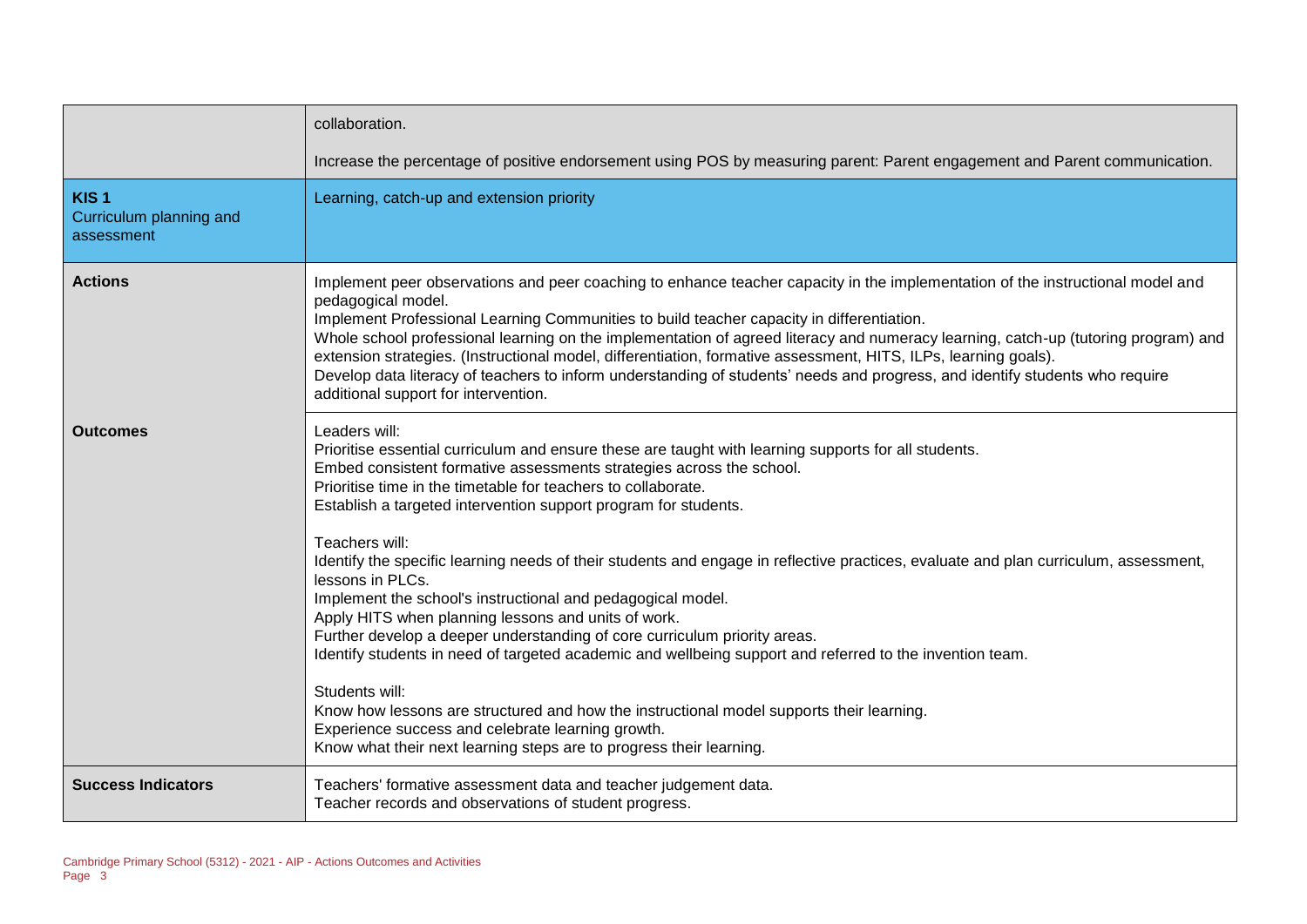|                                                                                                                                                                                                                      | Coaching documentation.<br>Classroom observations and learning walks demonstrating take up of professional learning strategies.<br>Student feedback on differentiation, the instructional model, and the use of common strategies.<br>Data walls.<br>Differentiated curriculum documents and evidence of student's learning at different levels.<br>Targeted intervention data: tailored supports, assessment data, student surveys, ILP progress reports. |                                         |                                 |                                             |                                                                |
|----------------------------------------------------------------------------------------------------------------------------------------------------------------------------------------------------------------------|------------------------------------------------------------------------------------------------------------------------------------------------------------------------------------------------------------------------------------------------------------------------------------------------------------------------------------------------------------------------------------------------------------------------------------------------------------|-----------------------------------------|---------------------------------|---------------------------------------------|----------------------------------------------------------------|
| <b>Activities and Milestones</b>                                                                                                                                                                                     |                                                                                                                                                                                                                                                                                                                                                                                                                                                            | Who                                     | Is this a PL<br><b>Priority</b> | When                                        | <b>Budget</b>                                                  |
| Revisit PL around the school's instructional model and pedagogical<br>model.<br>Linked to evidence based research<br>What does it look like in the classroom?                                                        |                                                                                                                                                                                                                                                                                                                                                                                                                                                            | $\triangledown$ Leadership Team         | $\overline{M}$ PLP<br>Priority  | from:<br>Term 1<br>to:<br>Term 2            | \$0.00<br>$\Box$ Equity funding will<br>be used                |
| Peer observations and peer coaching professional learning                                                                                                                                                            |                                                                                                                                                                                                                                                                                                                                                                                                                                                            | ☑ Leadership Team                       | $\overline{M}$ PLP<br>Priority  | from:<br>Term 1<br>to:<br>Term 2            | \$0.00<br>$\Box$ Equity funding will<br>be used                |
| Literacy, numeracy and humanities professional learning<br>Scaffolded literacy<br><b>HITS</b><br>Formative assessment<br>Integrating humanities, literacy and numeracy.<br>Turn and talk<br><b>Explicit teaching</b> |                                                                                                                                                                                                                                                                                                                                                                                                                                                            | $\overline{\mathbf{M}}$ Leadership Team | $\overline{M}$ PLP<br>Priority  | from:<br>Term 1<br>to:<br>Term <sub>3</sub> | \$60,000.00<br>$\Box$ Equity funding will<br>be used           |
| Intervention strategies professional learning<br>Reading conferences<br>Guided reading<br>Small focus groups<br>Formative assessment                                                                                 |                                                                                                                                                                                                                                                                                                                                                                                                                                                            | $\triangledown$ Leadership Team         | $\overline{M}$ PLP<br>Priority  | from:<br>Term 1<br>to:<br>Term 4            | \$40,000.00<br>$\triangleright$ Equity funding will<br>be used |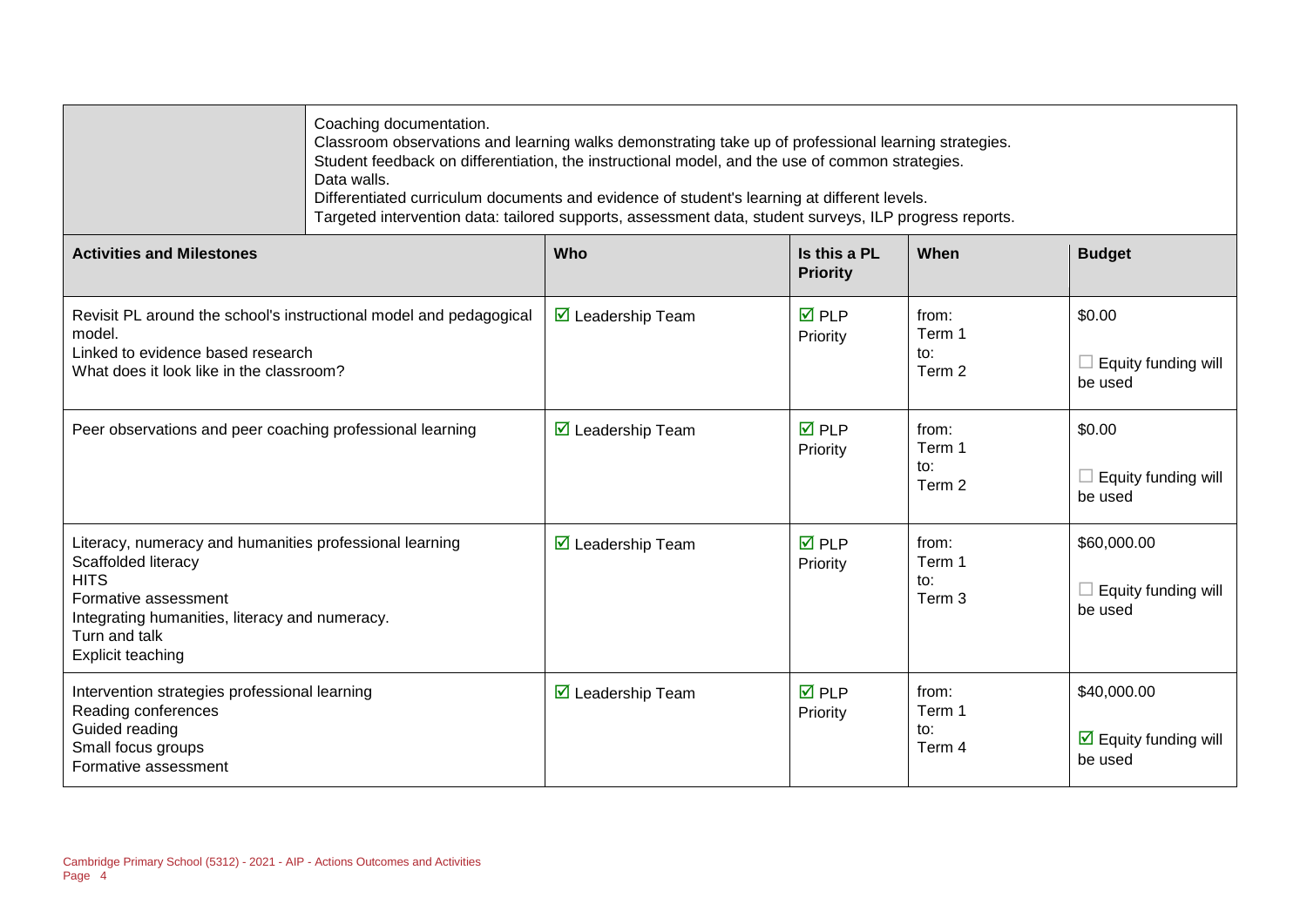| Revisit PLC professional learning<br>What is a PLC?<br>What is the purpose of a PLC?<br>Data analysis                                                                                                                                                                                                                                                                                                                                                                                                                                                                                                                                                                                                                                                                               |                                                                                                                                                                                                                                                                                                                                                                                                                          | $\triangleright$ Leadership Team                                                                                                                                                          | <b>☑</b> PLP<br>Priority | from:<br>Term 1<br>to:<br>Term 2 | \$0.00<br>Equity funding will<br>be used |
|-------------------------------------------------------------------------------------------------------------------------------------------------------------------------------------------------------------------------------------------------------------------------------------------------------------------------------------------------------------------------------------------------------------------------------------------------------------------------------------------------------------------------------------------------------------------------------------------------------------------------------------------------------------------------------------------------------------------------------------------------------------------------------------|--------------------------------------------------------------------------------------------------------------------------------------------------------------------------------------------------------------------------------------------------------------------------------------------------------------------------------------------------------------------------------------------------------------------------|-------------------------------------------------------------------------------------------------------------------------------------------------------------------------------------------|--------------------------|----------------------------------|------------------------------------------|
| Engage with the Regional team in the Schools Project 2021 with a<br>focus on improving the number of students in the top two bands at<br>Year 5 in Reading and Numeracy.<br>Assessments<br>- Cross reference with current Reading and Numeracy<br>Assessments e.g. PAT.<br>- Unpack assessments and identify areas for growth.<br>- Work with Leaders and teachers in PLT's and planning to<br>develop strategies for Reading and Numeracy Improvement taking<br>into account current assessments and any historical challenges for<br>the school.<br>- Unpack assessments with students with a focus on assessment<br>for learning and individual goal setting.<br>- Conduct improvement cycles with Year 9 English and Maths<br>Team initially and then progress to support wider |                                                                                                                                                                                                                                                                                                                                                                                                                          | $\triangleright$ Assistant Principal<br>$\triangleright$ Learning Specialist(s)<br>$\overline{\boxtimes}$ PLT Leaders<br>$\triangleright$ Principal<br>$\overline{\mathbf{M}}$ Teacher(s) | <b>☑</b> PLP<br>Priority | from:<br>Term 1<br>to:<br>Term 4 | \$0.00<br>Equity funding will<br>be used |
| KIS <sub>2</sub><br><b>Health and wellbeing</b>                                                                                                                                                                                                                                                                                                                                                                                                                                                                                                                                                                                                                                                                                                                                     | Happy, active and healthy kids priority                                                                                                                                                                                                                                                                                                                                                                                  |                                                                                                                                                                                           |                          |                                  |                                          |
| <b>Actions</b>                                                                                                                                                                                                                                                                                                                                                                                                                                                                                                                                                                                                                                                                                                                                                                      | Implement a whole school approach to social and emotional learning, belonging and engagement.<br>Plan how whole school professional learning on a school wide approach to behaviour management and student engagement is<br>implemented.<br>Develop and implement a school wide initiative to increase student movement and activity.<br>Establish a mentoring program and targeted counselling for identified students. |                                                                                                                                                                                           |                          |                                  |                                          |
| <b>Outcomes</b>                                                                                                                                                                                                                                                                                                                                                                                                                                                                                                                                                                                                                                                                                                                                                                     | Leaders will:<br>Develop and implement a AToss to monitor student attendance, engagement, wellbeing, participation, and learning confidence<br>Establish routines and priorities time in the school day to implement school initiatives<br>Develop and implement a values and wellbeing program to be implemented into all classrooms                                                                                    |                                                                                                                                                                                           |                          |                                  |                                          |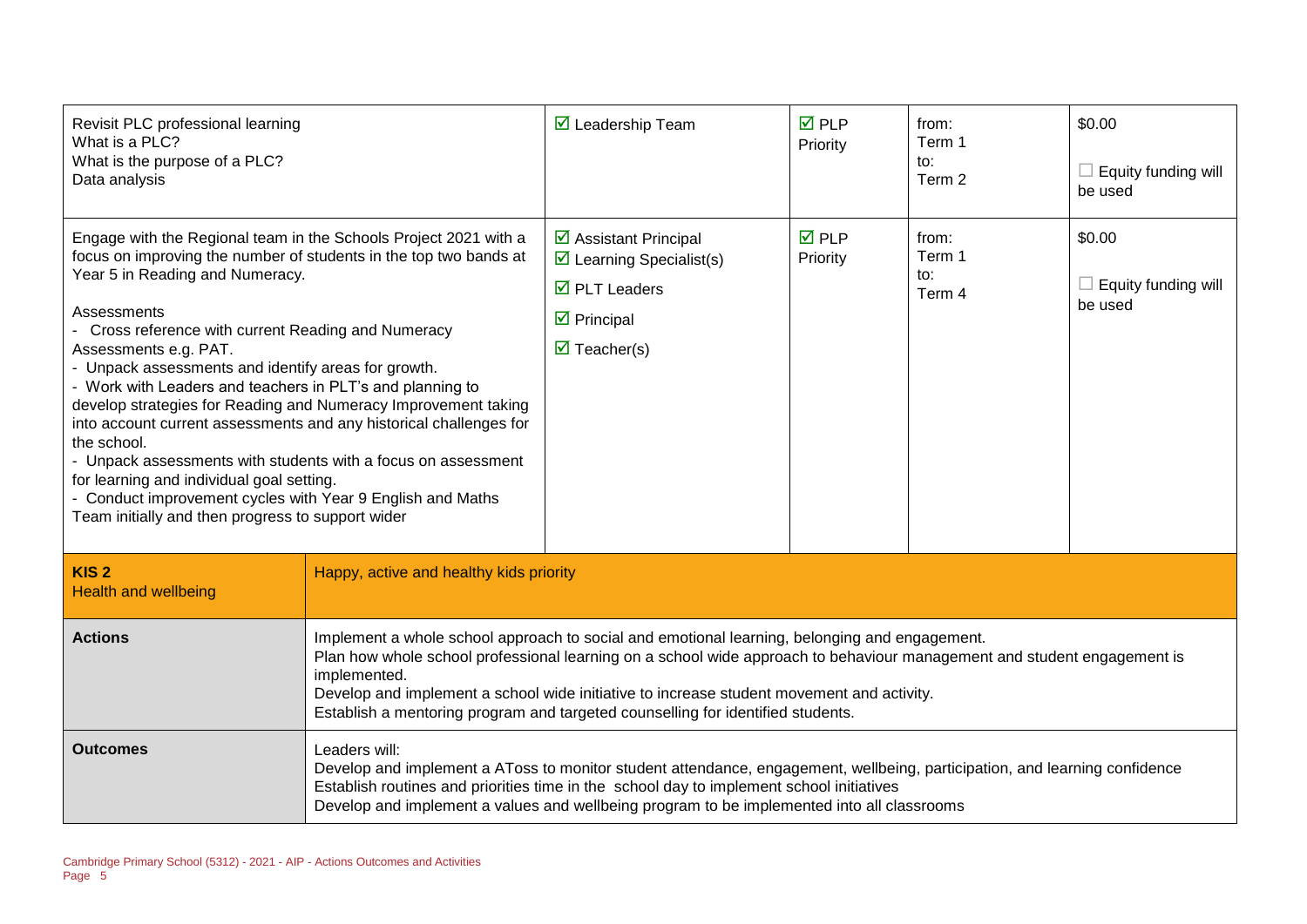|                                                                                                                                    | Build staff capacity to manage student behaviours<br>Priorities time for increase student movement and activity<br>Teachers will:<br>Model and are consistent in agreed routines.<br>Share a common understanding of whole school approach to student engagement, behaviour management and wellbeing.<br>Embed the school's Growth mindset and Learning Pit initiative in the classroom.<br>Incorporate informed practices in classes and in planning units of work.<br>Identify 'at risk' students with the Wellbeing team in a timely manner.<br>Develop and maintain strong relationships with students.<br>Students will:<br>Provide feedback through the AToSS.<br>Feel supported and engaged in the classroom.<br>Contribute to developing a strong school culture by demonstrating our school values.<br>Experience more success in classes.<br>Develop strong relationships with peers and teachers. |                                  |                                 |                                  |                                                                |
|------------------------------------------------------------------------------------------------------------------------------------|--------------------------------------------------------------------------------------------------------------------------------------------------------------------------------------------------------------------------------------------------------------------------------------------------------------------------------------------------------------------------------------------------------------------------------------------------------------------------------------------------------------------------------------------------------------------------------------------------------------------------------------------------------------------------------------------------------------------------------------------------------------------------------------------------------------------------------------------------------------------------------------------------------------|----------------------------------|---------------------------------|----------------------------------|----------------------------------------------------------------|
| <b>Success Indicators</b>                                                                                                          | School based AToSS.<br>Classroom and Peer observation documentation.<br>Teaching and Learning handbook to reflect social and emotional learning.<br>Samples of student work.<br>Documents of referrals and communication processes regarding monitoring and escalating wellbeing and behaviour concerns.<br>Teacher survey on effectiveness of program, referral process.                                                                                                                                                                                                                                                                                                                                                                                                                                                                                                                                    |                                  |                                 |                                  |                                                                |
| <b>Activities and Milestones</b>                                                                                                   |                                                                                                                                                                                                                                                                                                                                                                                                                                                                                                                                                                                                                                                                                                                                                                                                                                                                                                              | Who                              | Is this a PL<br><b>Priority</b> | When                             | <b>Budget</b>                                                  |
| Professional learning sessions: restorative practices, behaviour<br>matrix, behaviour roadmap, values, wellbeing referral process. |                                                                                                                                                                                                                                                                                                                                                                                                                                                                                                                                                                                                                                                                                                                                                                                                                                                                                                              | $\triangleright$ Leadership Team | $\overline{M}$ PLP<br>Priority  | from:<br>Term 1<br>to:<br>Term 2 | \$20,000.00<br>$\triangleright$ Equity funding will<br>be used |
| Understanding behaviours and identifying pyramid (80%, 15% and<br>5%) behaviours in the classroom.                                 |                                                                                                                                                                                                                                                                                                                                                                                                                                                                                                                                                                                                                                                                                                                                                                                                                                                                                                              | $\triangleright$ Leadership Team | $\overline{M}$ PLP<br>Priority  | from:<br>Term 1                  | \$0.00                                                         |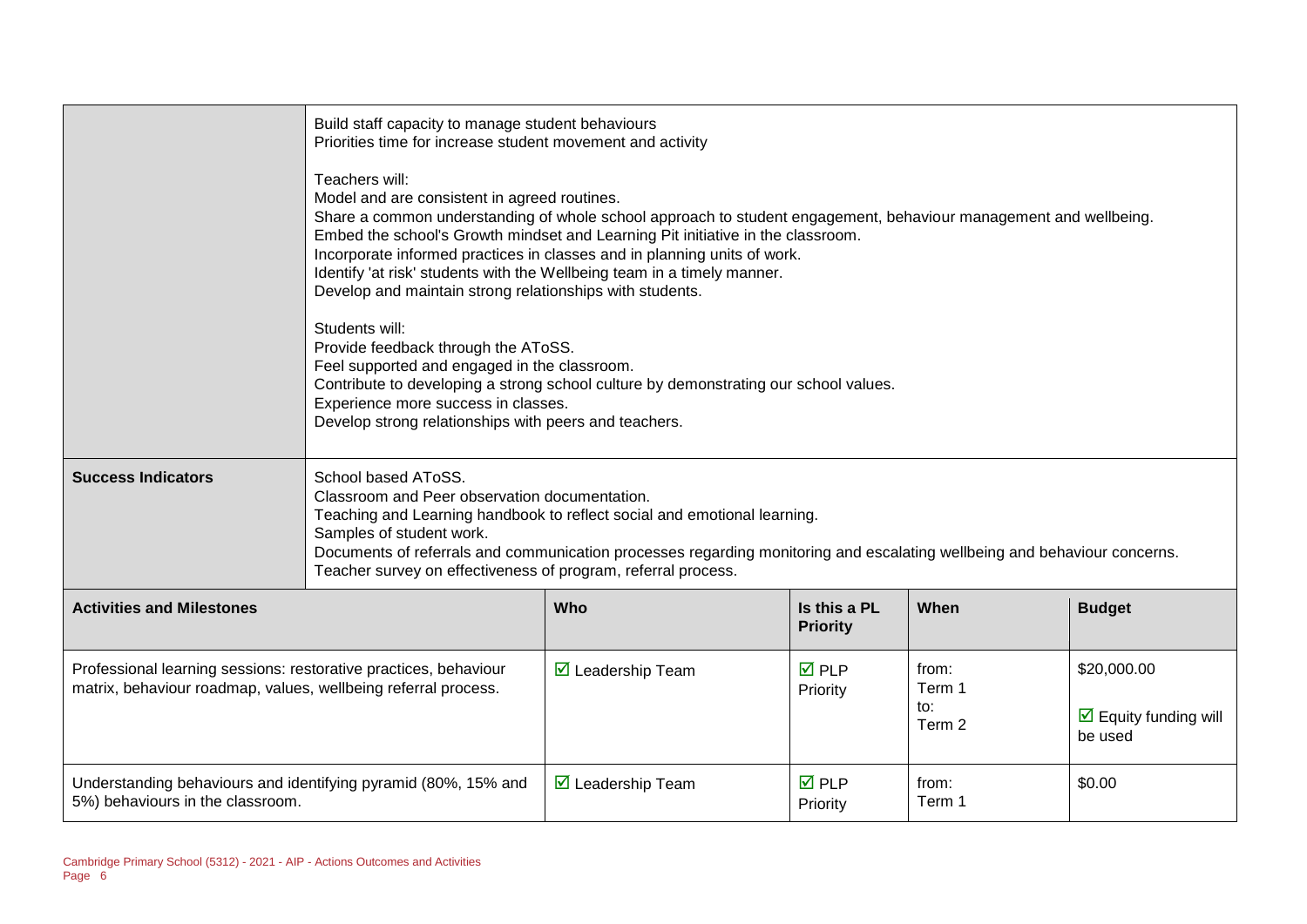|                                                 |                                                                                                                                                                                                                                                                                                                                                                                                                                                                                                                                                   |                                                                                                                                                                                                                                                                                                                                                                                                                                                                                                                                                                                                                                                                                                             | to:<br>Term 2 | Equity funding will<br>be used |
|-------------------------------------------------|---------------------------------------------------------------------------------------------------------------------------------------------------------------------------------------------------------------------------------------------------------------------------------------------------------------------------------------------------------------------------------------------------------------------------------------------------------------------------------------------------------------------------------------------------|-------------------------------------------------------------------------------------------------------------------------------------------------------------------------------------------------------------------------------------------------------------------------------------------------------------------------------------------------------------------------------------------------------------------------------------------------------------------------------------------------------------------------------------------------------------------------------------------------------------------------------------------------------------------------------------------------------------|---------------|--------------------------------|
| KIS <sub>3</sub><br><b>Building communities</b> | Connected schools priority                                                                                                                                                                                                                                                                                                                                                                                                                                                                                                                        |                                                                                                                                                                                                                                                                                                                                                                                                                                                                                                                                                                                                                                                                                                             |               |                                |
| <b>Actions</b>                                  | introduced during remote learning.                                                                                                                                                                                                                                                                                                                                                                                                                                                                                                                | Develop and implement a school wide approach to communicate with parents, carers and families; continuing with digital platforms<br>Create opportunities to engage parents, carers and families using digital technologies and online platforms.<br>Strengthen relationships with school families by conducting regular check ins.<br>Plan for school facilities and grounds works that will mean every school is a great place to learn.                                                                                                                                                                                                                                                                   |               |                                |
| <b>Outcomes</b>                                 | Leaders will:<br>Support staff to implement online platforms.<br>Teachers will:<br>Have a strong relationship with students and parents/carers.<br>Develop confidence in integrating digital learning into their practice.<br>Improve home/school connections through online platforms.<br>Know what wellbeing supports are on offer to them.<br>Students will:<br>Have improved digital literacy and technology skills.<br>The Community will:<br>Feel welcome and connected to the school.<br>Strengthen relationships between home and school. | Prioritise time for staff to communicate and build relationships with parent/carers.<br>Provide professional learning to build capacity in teachers to strengthen home/school relationships.<br>Know how to access wellbeing self-referrals and the best person to support them through this process.<br>Develop and plan how to support classroom and cohort wellbeing and behaviour concerns through a PLC inquiry cycle.<br>Feel connected to their school and have positive attitude to attendance.<br>Feel confident when discussing learning concerns with teachers and parents/carers.<br>Have a positive attitude towards school and support with whole school wellbeing and behaviour initiatives. |               |                                |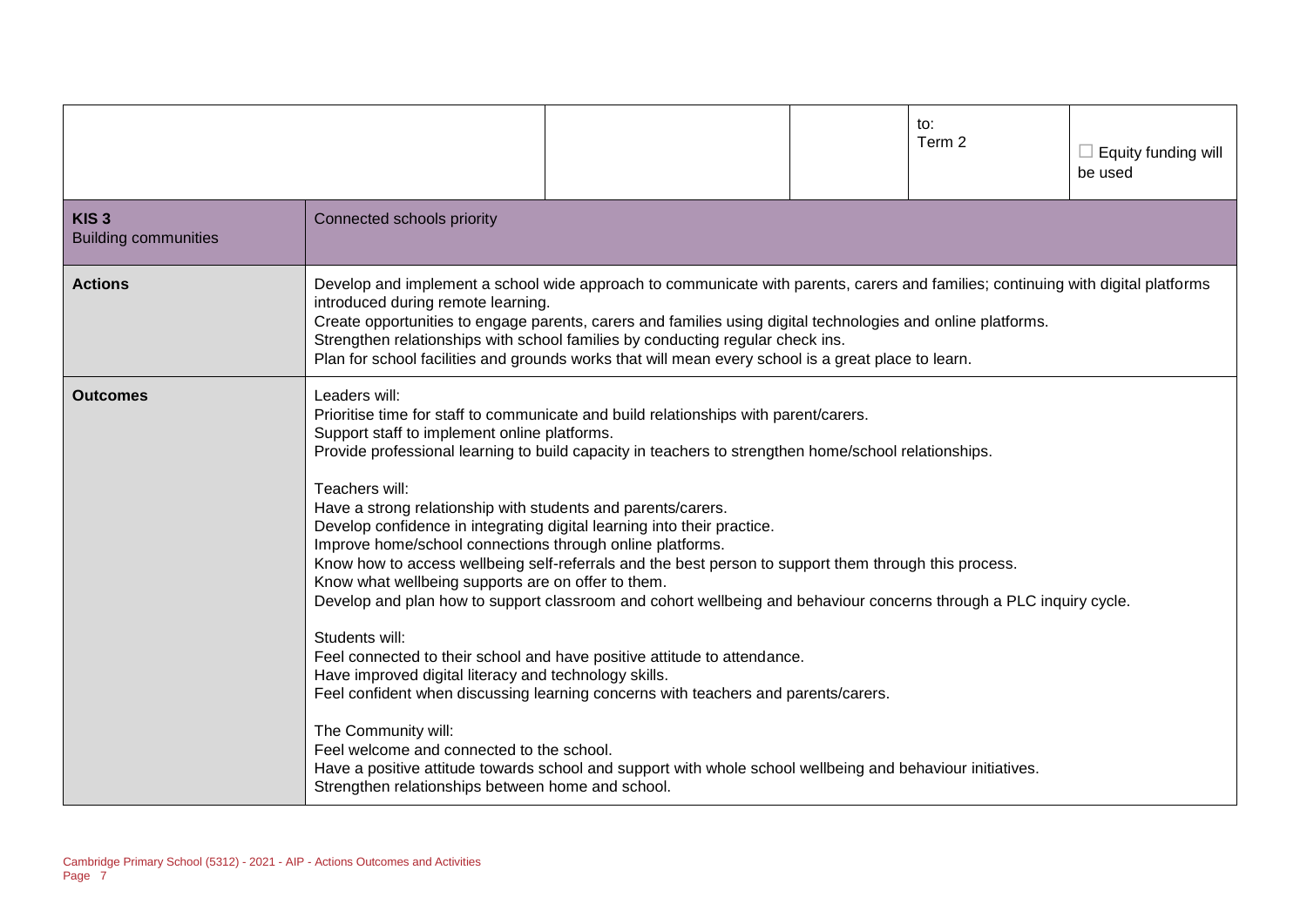| <b>Success Indicators</b>                                                                                           | Feedback from parents, carers, students and teachers from:<br>School based AToSS data<br>School based POS data<br>School based SOS<br>Whole school events<br>Quick polls<br>Compass (chronicle attendance and behaviour data)<br>Improved grounds and facilities |                                                                          |                                 |                                  |                                                         |  |  |  |
|---------------------------------------------------------------------------------------------------------------------|------------------------------------------------------------------------------------------------------------------------------------------------------------------------------------------------------------------------------------------------------------------|--------------------------------------------------------------------------|---------------------------------|----------------------------------|---------------------------------------------------------|--|--|--|
| <b>Activities and Milestones</b>                                                                                    |                                                                                                                                                                                                                                                                  | Who                                                                      | Is this a PL<br><b>Priority</b> | When                             | <b>Budget</b>                                           |  |  |  |
| Professional learning: digital technology, online platforms,<br>wellbeing strategies, learning catch up strategies. |                                                                                                                                                                                                                                                                  | $\triangledown$ Leadership Team                                          | $\overline{M}$ PLP<br>Priority  | from:<br>Term 1<br>to:<br>Term 2 | \$0.00<br>$\Box$ Equity funding will<br>be used         |  |  |  |
| External agencies to support with wellbeing referrals.                                                              |                                                                                                                                                                                                                                                                  | $\overline{\mathbf{z}}$ Allied Health<br>$\triangledown$ Leadership Team | $\Box$ PLP<br>Priority          | from:<br>Term 1<br>to:<br>Term 2 | \$40,000.00<br>$\boxdot$ Equity funding will<br>be used |  |  |  |
| Improving relationships                                                                                             |                                                                                                                                                                                                                                                                  | $\triangledown$ Leadership Team                                          | $\Box$ PLP<br>Priority          | from:<br>Term 1<br>to:<br>Term 2 | \$0.00<br>$\Box$ Equity funding will<br>be used         |  |  |  |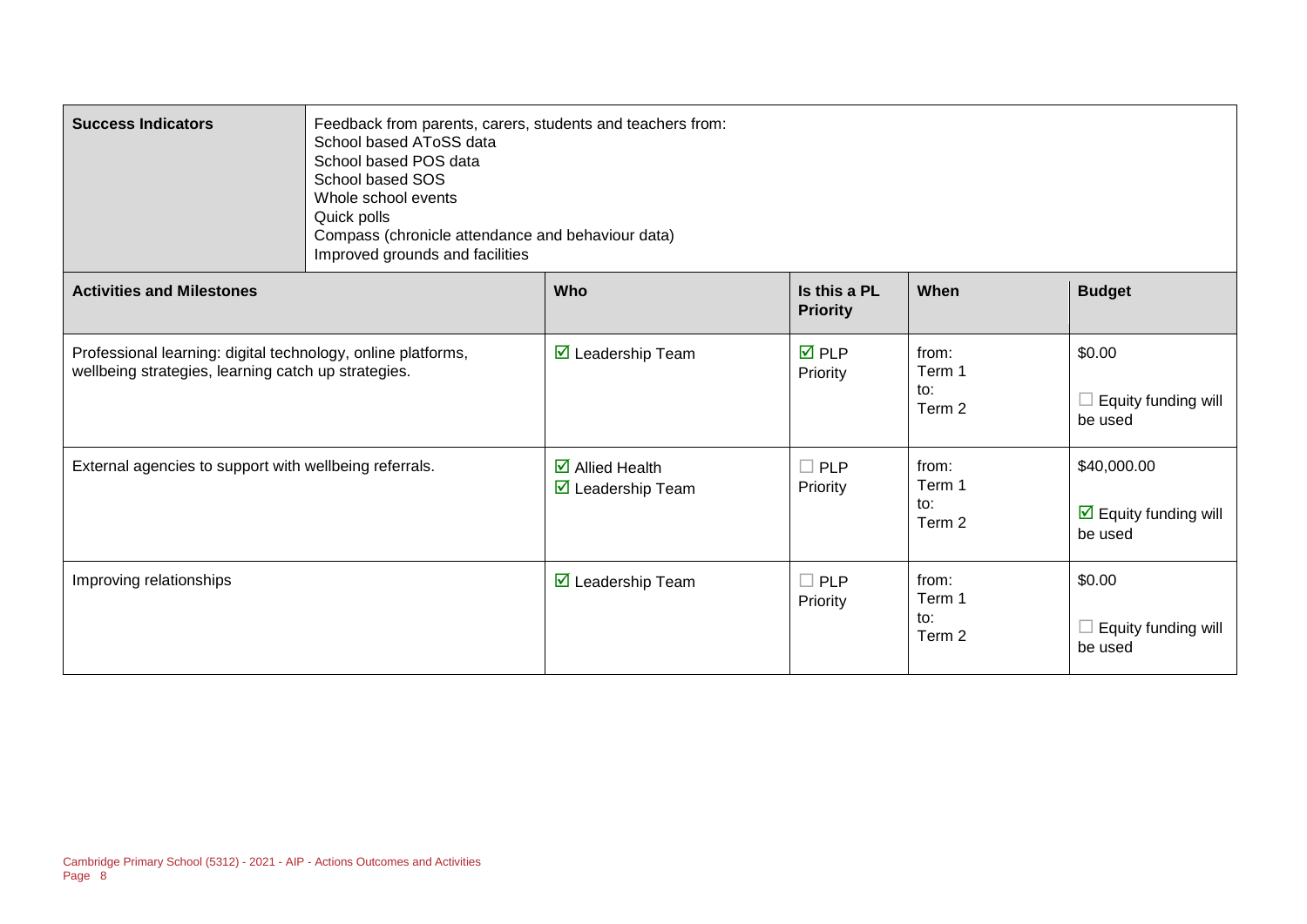#### **Equity Funding Planner**

#### Equity Spending Totals

| Category                                                 | <b>Total proposed</b><br>budget $($)$ | Spend $($)$  |
|----------------------------------------------------------|---------------------------------------|--------------|
| Equity funding associated with Activities and Milestones | \$100,000.00                          | \$70,000.00  |
| <b>Additional Equity funding</b>                         | \$70,000.00                           | \$75,000.00  |
| <b>Grand Total</b>                                       | $\frac{1}{2}$ \$170,000.00            | \$145,000.00 |

#### Activities and Milestones

| <b>Activities and Milestones</b>                                                                                                      | When                             | Category                                                                                                           | <b>Total proposed</b><br>budget (\$) | <b>Equity Spend (\$)</b> |
|---------------------------------------------------------------------------------------------------------------------------------------|----------------------------------|--------------------------------------------------------------------------------------------------------------------|--------------------------------------|--------------------------|
| Intervention strategies professional learning<br>Reading conferences<br>Guided reading<br>Small focus groups<br>Formative assessment  | from:<br>Term 1<br>to:<br>Term 4 | $\boxdot$ School-based staffing<br>$\triangleright$ Teaching and learning programs and<br>resources                | \$40,000.00                          | \$40,000.00              |
| Professional learning sessions: restorative practices,<br>behaviour matrix, behaviour roadmap, values,<br>wellbeing referral process. | from:<br>Term 1<br>to:<br>Term 2 | $\boxtimes$ School-based staffing<br>$\triangledown$ Professional development (excluding CRT<br>costs and new FTE) | \$20,000.00                          | \$10,000.00              |
| External agencies to support with wellbeing referrals.                                                                                | from:<br>Term 1<br>to:<br>Term 2 | $\triangleright$ School-based staffing<br>$\triangleright$ Teaching and learning programs and<br>resources         | \$40,000.00                          | \$20,000.00              |
| <b>Totals</b>                                                                                                                         |                                  |                                                                                                                    | \$100,000.00                         | \$70,000.00              |

#### Additional Equity spend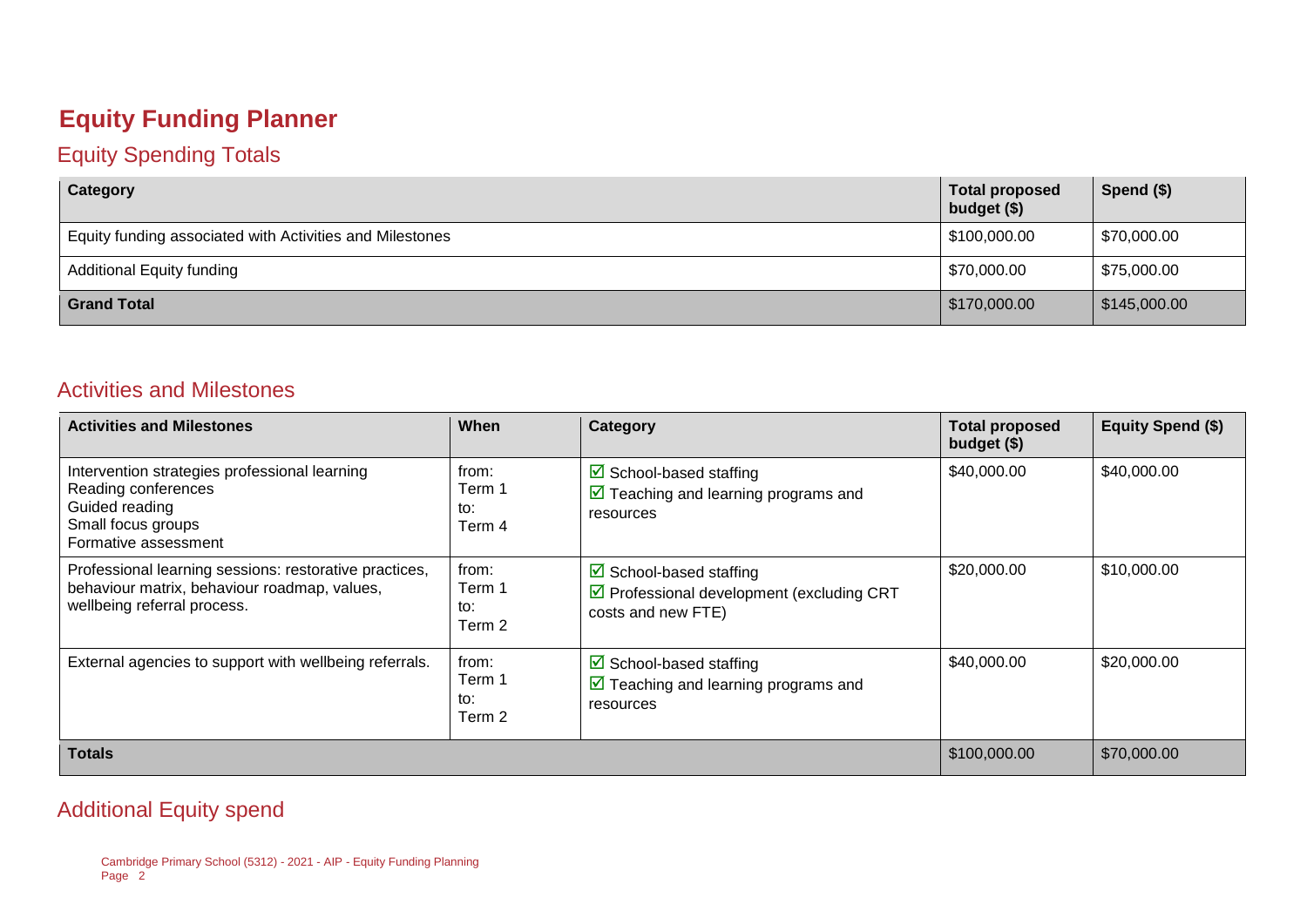| Outline here any additional Equity spend for 2021                                                                                         | When                             | Category                                                                                                                                                                                     | <b>Total proposed</b><br>budget $($)$ | Equity Spend (\$) |
|-------------------------------------------------------------------------------------------------------------------------------------------|----------------------------------|----------------------------------------------------------------------------------------------------------------------------------------------------------------------------------------------|---------------------------------------|-------------------|
| Multi Sensory Learning intervention<br>Building teacher capacity in behaviour management,<br>restorative practices, wellbeing strategies. | from:<br>Term 1<br>to:<br>Term 4 | $\triangleright$ School-based staffing<br>$\triangleright$ Teaching and learning programs and<br>resources<br>$\triangleright$ Professional development (excluding CRT<br>costs and new FTE) | \$70,000.00                           | \$75,000.00       |
| <b>Totals</b>                                                                                                                             |                                  |                                                                                                                                                                                              | \$70,000.00                           | \$75,000.00       |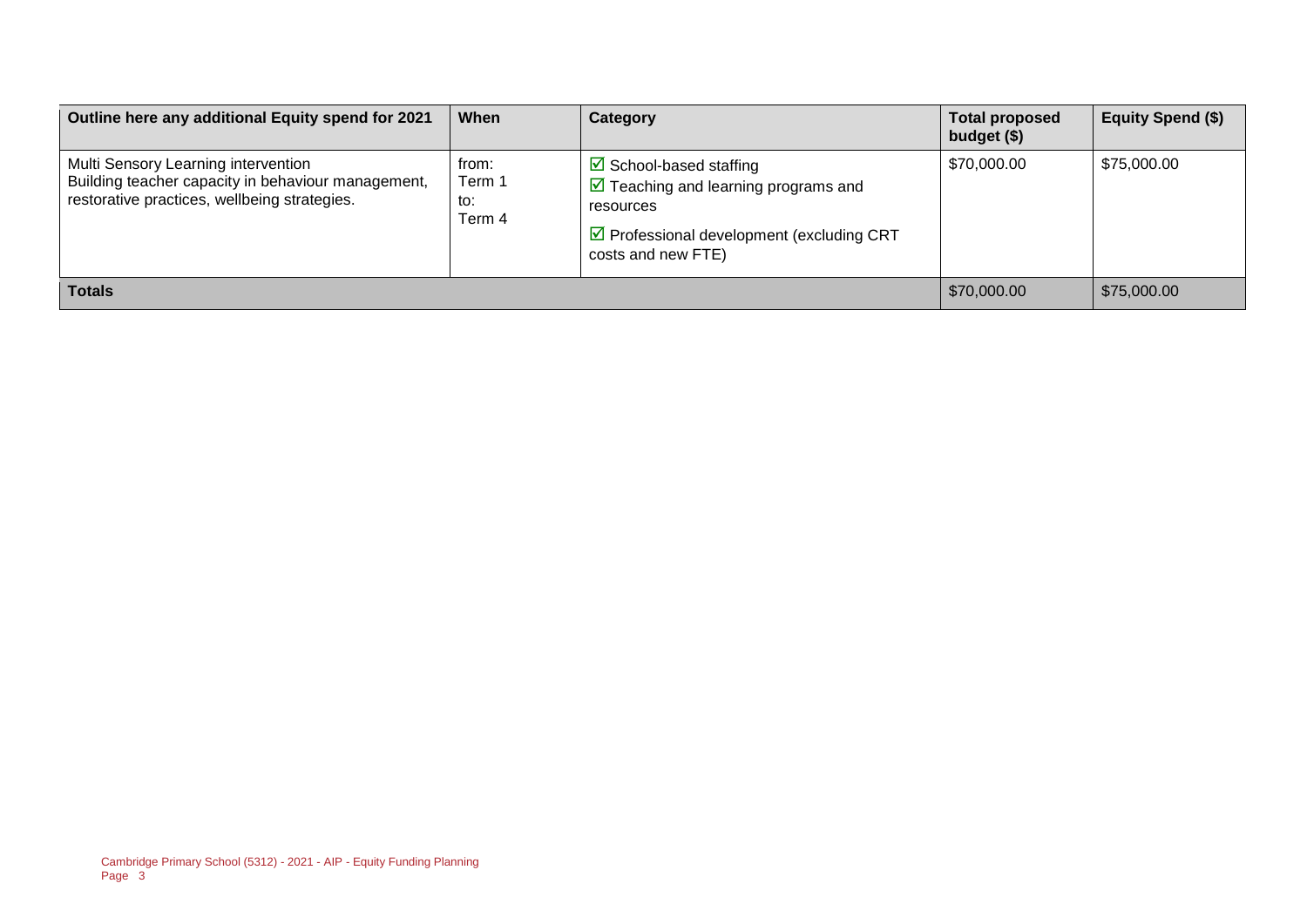## **Professional Learning and Development Plan**

| <b>Professional Learning</b><br><b>Priority</b>                                                                                                                        | Who                                        | When                             | <b>Key Professional Learning</b><br><b>Strategies</b>                                                                                                            | <b>Organisational Structure</b>                                                                                                       | <b>Expertise Accessed</b>                                                                                                                                                                                                                                                                                           | Where                     |
|------------------------------------------------------------------------------------------------------------------------------------------------------------------------|--------------------------------------------|----------------------------------|------------------------------------------------------------------------------------------------------------------------------------------------------------------|---------------------------------------------------------------------------------------------------------------------------------------|---------------------------------------------------------------------------------------------------------------------------------------------------------------------------------------------------------------------------------------------------------------------------------------------------------------------|---------------------------|
| Revisit PL around the<br>school's instructional model<br>and pedagogical model.<br>Linked to evidence based<br>research<br>What does it look like in the<br>classroom? | $\overline{\mathbf{M}}$ Leadership<br>Team | from:<br>Term 1<br>to:<br>Term 2 | $\triangledown$ Peer observation<br>including feedback and<br>reflection<br>$\overline{\mathbf{M}}$ Formalised PLC/PLTs<br>$\boxtimes$ Individualised Reflection | ☑ Formal School Meeting /<br><b>Internal Professional</b><br>Learning Sessions<br>☑ PLC/PLT Meeting                                   | $\overline{\mathbf{2}}$ PLC Initiative<br>$\overline{\mathbf{y}}$ Internal staff<br>☑ Learning Specialist<br>$\triangleright$ Practice Principles<br>for Excellence in<br>Teaching and Learning<br>$\triangledown$ Pedagogical Model<br>$\overline{\mathbf{M}}$ High Impact<br><b>Teaching Strategies</b><br>(HITS) | $\overline{\Box}$ On-site |
| Peer observations and peer<br>coaching professional<br>learning                                                                                                        | $\triangleright$ Leadership<br>Team        | from:<br>Term 1<br>to:<br>Term 2 | $\triangledown$ Peer observation<br>including feedback and<br>reflection                                                                                         | $\triangledown$ Professional Practice<br>Day<br>☑ Formal School Meeting /<br><b>Internal Professional</b><br><b>Learning Sessions</b> | $\overline{\mathbf{1}}$ PLC Initiative<br>$\triangledown$ Teaching partners<br>☑ Learning Specialist<br>$\triangleright$ Practice Principles<br>for Excellence in<br>Teaching and Learning<br>$\overline{\mathbf{M}}$ High Impact<br><b>Teaching Strategies</b><br>(HITS)                                           | $\overline{\Box}$ On-site |
| Literacy, numeracy and<br>humanities professional<br>learning<br>Scaffolded literacy<br><b>HITS</b>                                                                    | $\overline{\mathbf{M}}$ Leadership<br>Team | from:<br>Term 1<br>to:<br>Term 3 | $\boxtimes$ Planning<br>$\triangleright$ Design of formative<br>assessments                                                                                      | ☑ Whole School Pupil<br>Free Day<br>$\triangledown$ Professional Practice<br>Day                                                      | $\overline{\mathbf{d}}$ PLC Initiative<br>$\overline{\mathbf{y}}$ Internal staff<br>$\boxtimes$ Learning Specialist                                                                                                                                                                                                 | $\overline{\Box}$ On-site |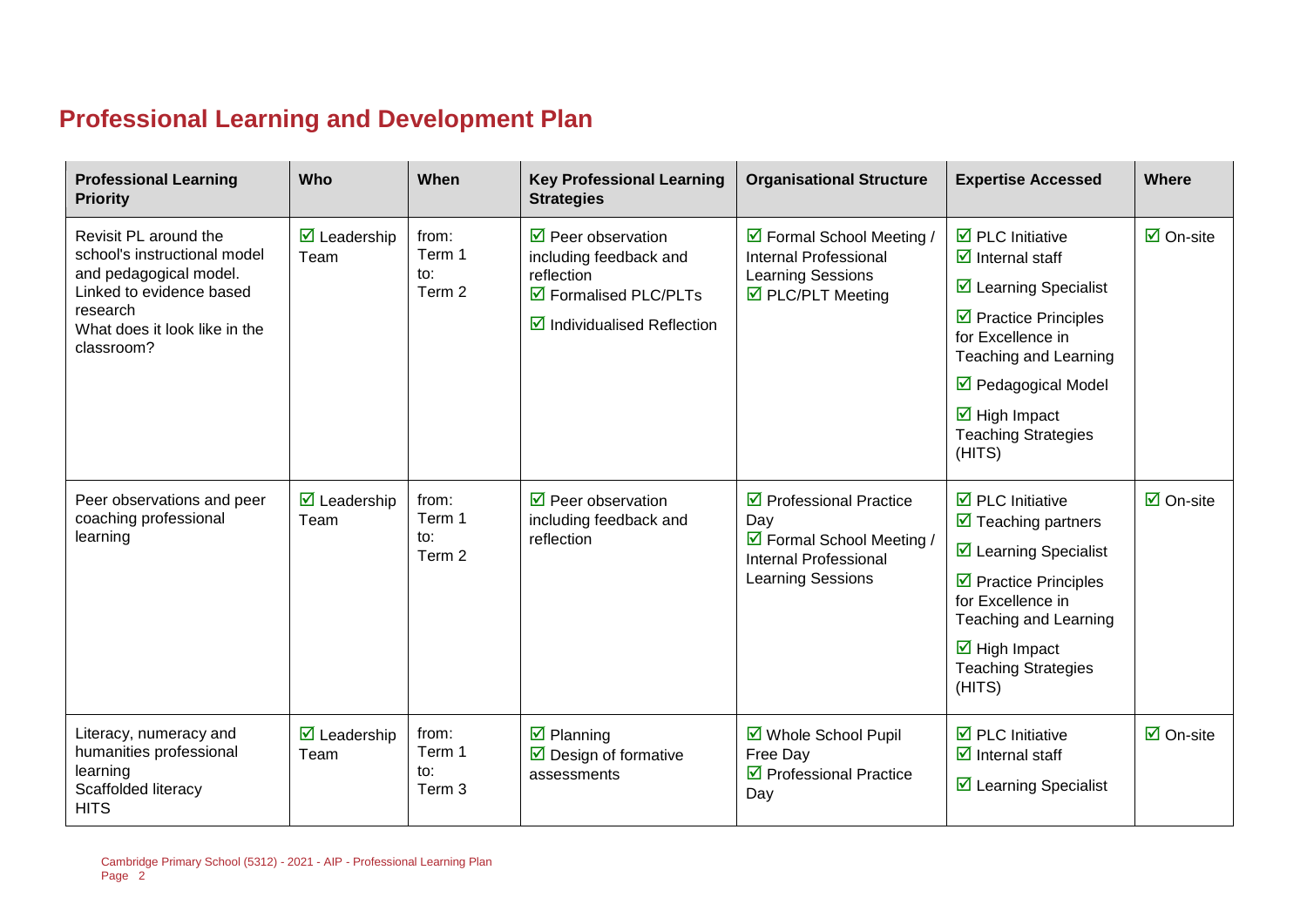| Formative assessment<br>Integrating humanities,<br>literacy and numeracy.<br>Turn and talk<br>Explicit teaching                                                                                                             |                                                                                                                                                                                                          |                                  | $\overline{\mathbf{2}}$ Collaborative<br>Inquiry/Action Research<br>team                                                        | ☑ PLC/PLT Meeting                                                                                   | $\overline{\mathbf{y}}$ Literacy Leaders<br>■ Maths/Sci Specialist<br>$\triangleright$ Practice Principles<br>for Excellence in<br>Teaching and Learning<br>$\triangledown$ Pedagogical Model<br>$\overline{\mathbf{M}}$ High Impact<br><b>Teaching Strategies</b><br>(HITS) |                                 |
|-----------------------------------------------------------------------------------------------------------------------------------------------------------------------------------------------------------------------------|----------------------------------------------------------------------------------------------------------------------------------------------------------------------------------------------------------|----------------------------------|---------------------------------------------------------------------------------------------------------------------------------|-----------------------------------------------------------------------------------------------------|------------------------------------------------------------------------------------------------------------------------------------------------------------------------------------------------------------------------------------------------------------------------------|---------------------------------|
| Intervention strategies<br>professional learning<br>Reading conferences<br>Guided reading<br>Small focus groups<br>Formative assessment                                                                                     | $\overline{\mathbf{M}}$ Leadership<br>Team                                                                                                                                                               | from:<br>Term 1<br>to:<br>Term 4 | $\triangleright$ Design of formative<br>assessments<br>$\overline{\mathbf{z}}$ Collaborative<br>Inquiry/Action Research<br>team | ☑ Formal School Meeting /<br><b>Internal Professional</b><br>Learning Sessions                      | $\overline{\mathbf{z}}$ Internal staff                                                                                                                                                                                                                                       | $\overline{\mathsf{M}}$ On-site |
| Revisit PLC professional<br>learning<br>What is a PLC?<br>What is the purpose of a<br>PLC?<br>Data analysis                                                                                                                 | $\overline{\mathbf{M}}$ Leadership<br>Team                                                                                                                                                               | from:<br>Term 1<br>to:<br>Term 2 | ☑ Formalised PLC/PLTs                                                                                                           | ☑ Formal School Meeting /<br>Internal Professional<br>Learning Sessions                             | $\overline{\mathbf{M}}$ PLC Initiative                                                                                                                                                                                                                                       | $\overline{\mathsf{M}}$ On-site |
| Engage with the Regional<br>team in the Schools Project<br>2021 with a focus on<br>improving the number of<br>students in the top two bands<br>at Year 5 in Reading and<br>Numeracy.<br>Assessments<br>Cross reference with | $\overline{\mathbf{z}}$ Assistant<br>Principal<br>$\overline{\mathbf{z}}$ Learning<br>Specialist(s)<br>$\overline{M}$ PLT<br>Leaders<br>$\triangleright$ Principal<br>$\overline{\mathbf{z}}$ Teacher(s) | from:<br>Term 1<br>to:<br>Term 4 | $\triangledown$ Formalised PLC/PLTs                                                                                             | ☑ Formal School Meeting /<br>Internal Professional<br><b>Learning Sessions</b><br>☑ PLC/PLT Meeting | $\overline{M}$ SEIL<br>$\triangleright$ Leadership partners<br>$\overline{\mathbf{d}}$ Internal staff<br>☑ Learning Specialist<br>$\overline{\mathbf{M}}$ Literacy Leaders<br>☑ Maths/Sci Specialist                                                                         | $\boxdot$ On-site               |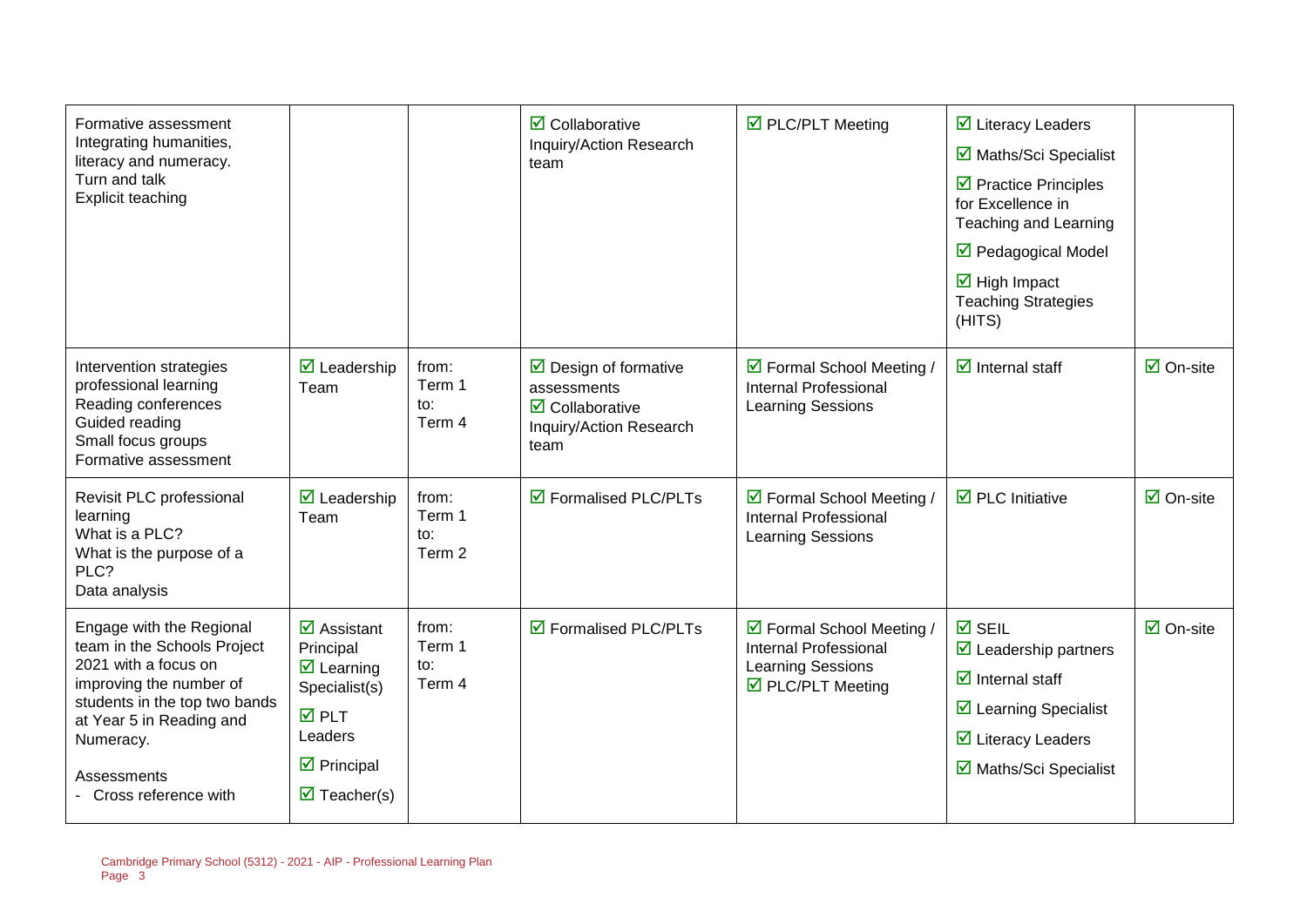| current Reading and<br>Numeracy Assessments e.g.<br>PAT.<br>- Unpack assessments and<br>identify areas for growth.<br>- Work with Leaders and<br>teachers in PLT's and<br>planning to develop<br>strategies for Reading and<br>Numeracy Improvement<br>taking into account current<br>assessments and any<br>historical challenges for the<br>school.<br>- Unpack assessments with<br>students with a focus on<br>assessment for learning and<br>individual goal setting.<br>- Conduct improvement<br>cycles with Year 9 English<br>and Maths Team initially and<br>then progress to support<br>wider |                                            |                                  |                                                                                                                             |                                                                                                             |                                        |                                 |
|-------------------------------------------------------------------------------------------------------------------------------------------------------------------------------------------------------------------------------------------------------------------------------------------------------------------------------------------------------------------------------------------------------------------------------------------------------------------------------------------------------------------------------------------------------------------------------------------------------|--------------------------------------------|----------------------------------|-----------------------------------------------------------------------------------------------------------------------------|-------------------------------------------------------------------------------------------------------------|----------------------------------------|---------------------------------|
| Professional learning<br>sessions: restorative<br>practices, behaviour matrix,<br>behaviour roadmap, values,<br>wellbeing referral process.                                                                                                                                                                                                                                                                                                                                                                                                                                                           | $\overline{\mathbf{M}}$ Leadership<br>Team | from:<br>Term 1<br>to:<br>Term 2 | $\boxtimes$ Planning<br>$\overline{\mathbf{2}}$ Preparation<br>$\boxtimes$ Collaborative<br>Inquiry/Action Research<br>team | ☑ Whole School Pupil<br>Free Day<br>☑ Formal School Meeting /<br>Internal Professional<br>Learning Sessions | $\overline{\mathbf{z}}$ Internal staff | $\overline{\mathsf{M}}$ On-site |
| Understanding behaviours<br>and identifying pyramid (80%,<br>15% and 5%) behaviours in<br>the classroom.                                                                                                                                                                                                                                                                                                                                                                                                                                                                                              | $\triangleright$ Leadership<br>Team        | from:<br>Term 1<br>to:<br>Term 2 | $\triangledown$ Collaborative<br>Inquiry/Action Research<br>team                                                            | ☑ Formal School Meeting /<br><b>Internal Professional</b><br>Learning Sessions                              | $\overline{\mathbf{y}}$ Internal staff | $\overline{\mathsf{M}}$ On-site |